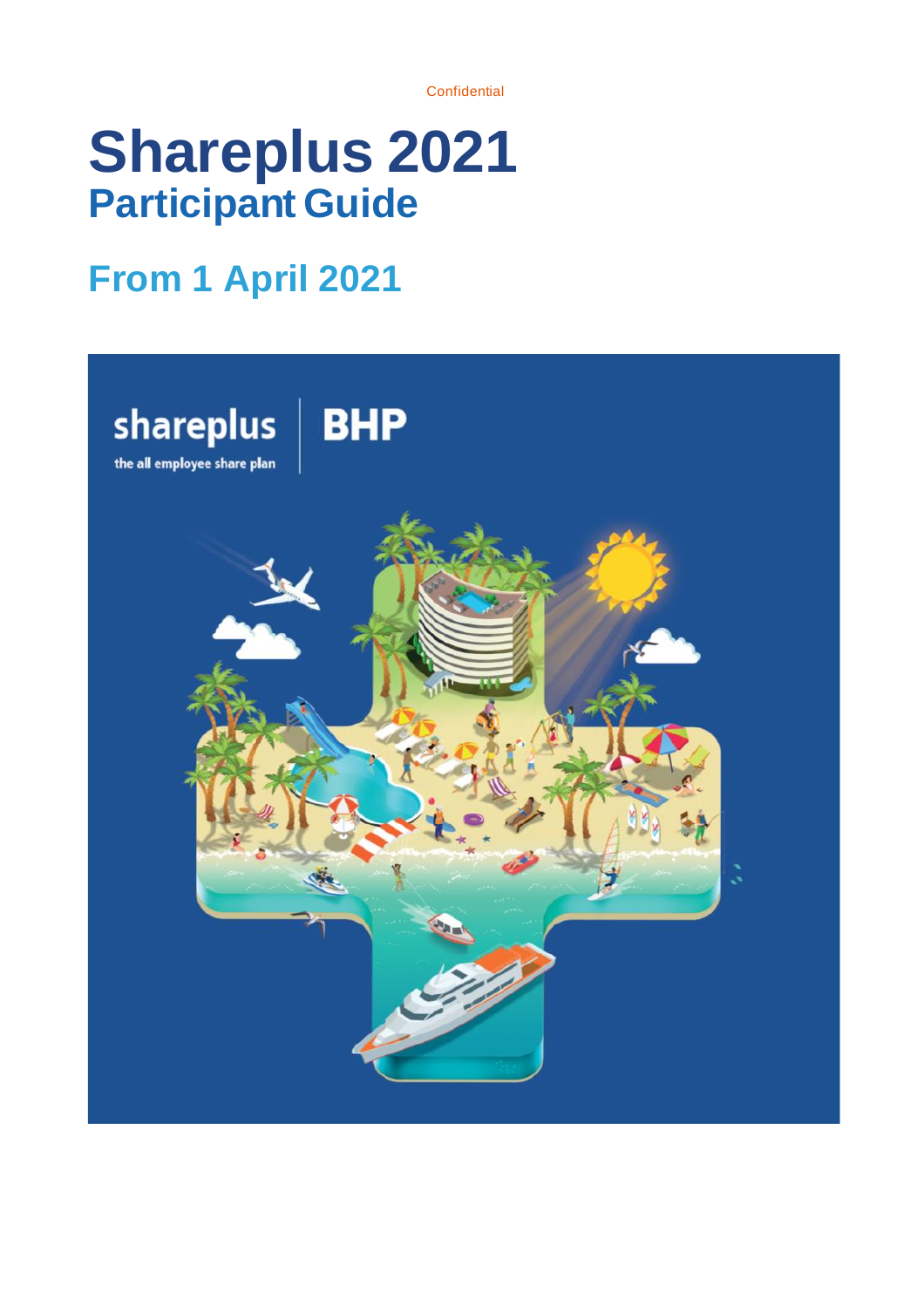## **Contents**

| Introduction to Shareplus                          | 3              |
|----------------------------------------------------|----------------|
| Enrolling in Shareplus 2021                        | 5              |
| Ceasing Participation in 2021                      | 6              |
| <b>Questions &amp; Answers</b>                     | $\overline{7}$ |
| <b>Eligibility &amp; Participation</b>             | $\overline{7}$ |
| Joining the plan                                   | 7              |
| Contributing                                       | 8              |
| <b>Ceasing Contributions</b>                       | 10             |
| Purchasing shares                                  | 11             |
| <b>Acquired Shares</b>                             | 12             |
| <b>Holding Period</b>                              | 13             |
| <b>Matched Shares</b>                              | 14             |
| Plans and stock exchanges                          | 14             |
| Relocating employees                               | 16             |
| Temporary leave                                    | 17             |
| Leaving BHP                                        | 18             |
| Becoming a Shareholder and receiving Dividends     | 19             |
| Plan Administrator (Shareworks) contact details    | 20             |
| Shareplus 2021 - new joiner example                | 21             |
| Shareplus 2021 - re-enrolment example              | 22             |
| Shareplus example – for illustrative purposes only | 23             |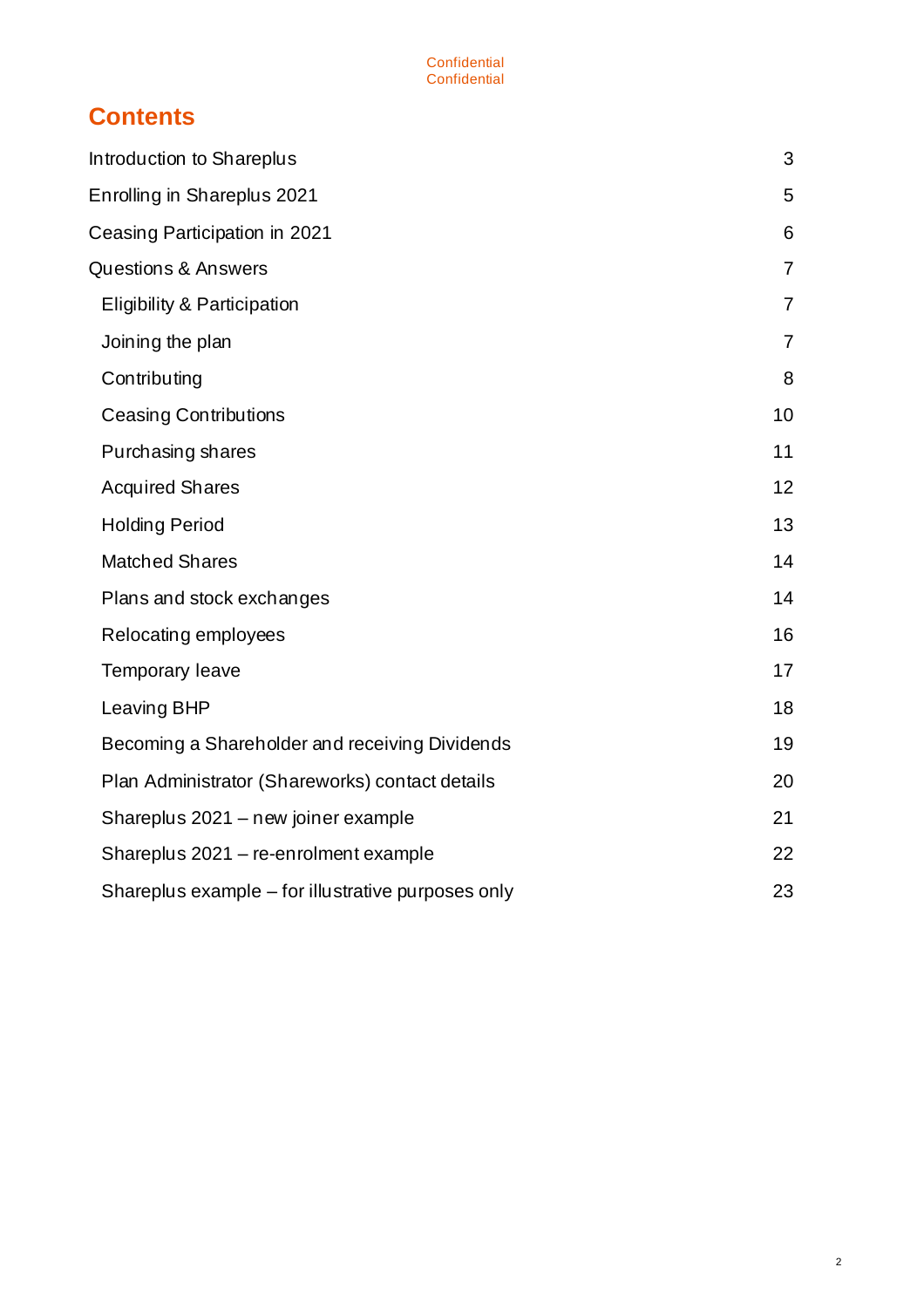## <span id="page-2-0"></span>**Introduction to Shareplus**

#### **Share in our success**

Shareplus is BHP's all employee share plan which gives you, our employee, the opportunity to share in our success and become a shareholder – essentially an owner - in our Company. The Plan provides an easy opportunity to invest in shares and receive a generous match from BHP.

Shareplus allows you to contribute your own funds that will be used to purchase BHP shares and, subject to certain conditions including continued employment, BHP will give you one share for every purchased share you hold at the end of a specified period (called the Holding Period), effectively doubling the amount of shares purchased. Whatever stage you have reached in your career with BHP and however much you choose to invest (anything between USD200 to the maximum annual limit of USD 5,000), the Plan will complement your existing reward package.

## **What's in it for BHP?**

A share plan that is open to all eligible employees explicitly links individual and collective success and encourages employees to become owners in their Company. We hope that your participation in our Plan will help to drive your performance towards the success of our collective goal – to be the global leader of mining long term assets. Offering such a Plan also enhances our position as an employer of choice, meaning that we will continue to attract and retain the best talent for our organisation. With the best people, we can do the best work – resulting in stronger performance and greater success and rewards.

#### **How does the Plan work?**

Once you enrol in Shareplus, you will make after-tax contributions from your salary to Shareplus in each pay period. These contributions are used by the Plan Administrator to buy BHP shares and hold them in trust on your behalf. These are referred to as **Acquired Shares**. Any **Acquired Shares** you still hold in the Plan three years later (e.g. in April 2024) will be matched by BHP on a one for one basis (subject to certain Matching Conditions including continued employment). These additional shares are referred to as **Matched Shares**.

## **Purchasing Shares**

The number of **Acquired Shares** purchased through Shareplus will vary, depending on:

- − how much you choose to contribute to Shareplus;
- − exchange rates at the time that each of your contributions are converted to relevant exchange currency; and
- − the BHP share price on the relevant stock exchange at the time the **Acquired Shares** are purchased.

## **Holding Period and Matching Conditions**

In order to qualify for **Matched Shares** you must meet two conditions within the Holding Period:

- − you must still be employed by a BHP Group company (i.e. either BHP Group Limited or BHP Group Plc); and
- − you must still be holding all or some of your **Acquired Shares** through the Plan Administrator.

If you meet these conditions, BHP will allocate your **Matched Shares**.

The Holding Period for Shareplus 2021 begins on 1 April 2021 and ends on the first practicable date after **8 April 2024** as determined by BHP. This period will be reduced in the event you leave BHP as detailed in the Q&A section of this guide.

## **At the end of the Holding Period**

Following the allocation of **Matched Shares**, you can choose to hold, sell or transfer your shares.

- Hold: Your **Acquired** and **Matched Shares** will continue to be held in your Shareplus account through the Plan Administrator until such time as you choose to either sell or transfer them
- Sell: You can sell your shares via the Plan Administrator or a registered stockbroker, subject to *Our Requirements for Securities Dealing*
- Transfer: You can transfer the shares to the relevant share registry under what is called an 'issuer sponsored' shareholding (or similar arrangement depending on the stock exchange).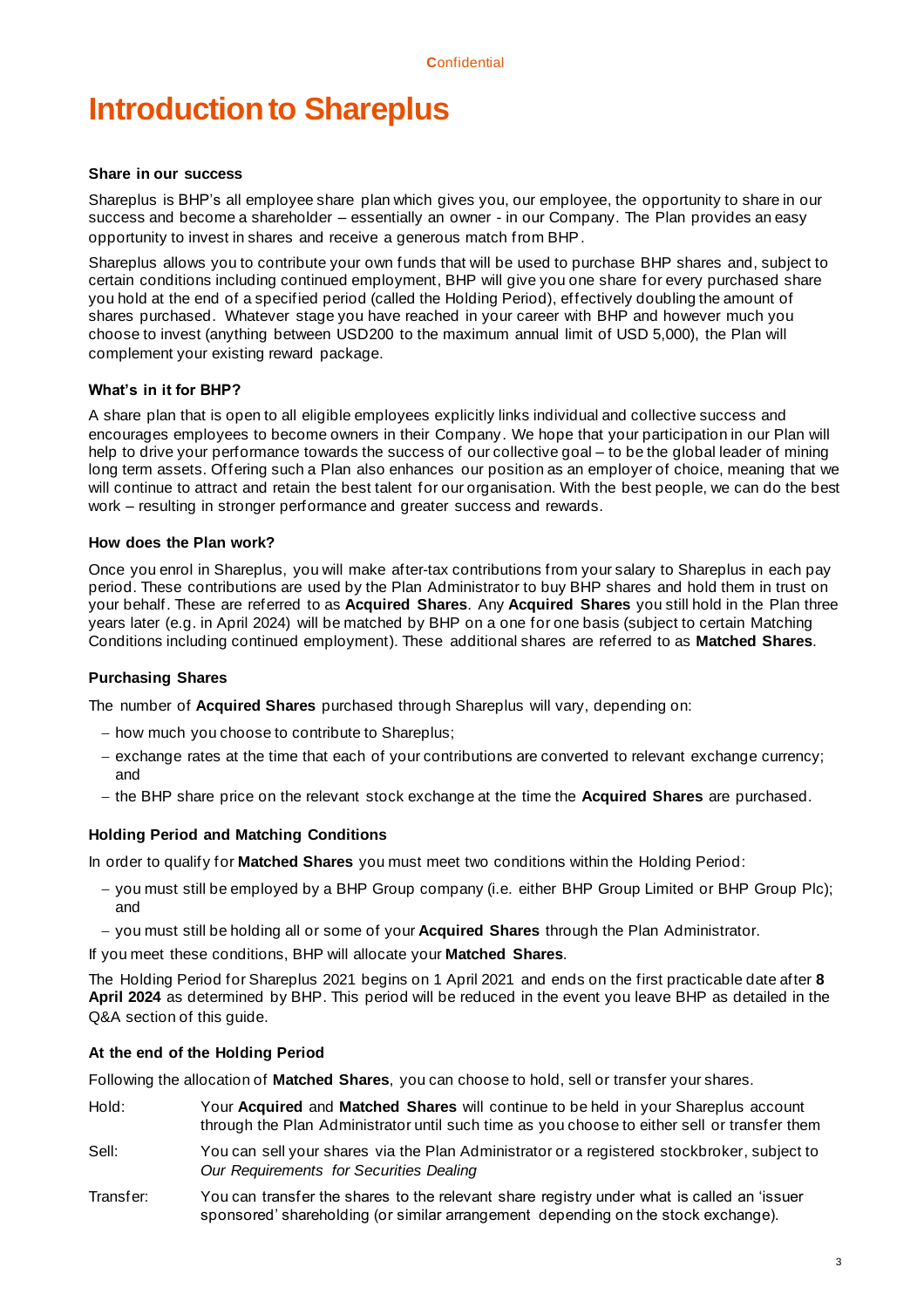## **C**onfidential

It is important to note that the value of your **Acquired Shares** and the **Matched Shares** will vary depending on the BHP share price, and the relevant exchange rate if applicable, at the time that you choose to sell your shares and receive a cash payment. Also, if you choose to sell some of your **Acquired Shares** during the Holding Period then this will affect the value and number of **Matched Shares** you receive at the end of the Holding Period as you will not receive any **Matched Shares** for the **Acquired Shares** you have sold.

## **How can I find out more?**

For further information, please refer to the following Q&A section of this Participant Guide.

<span id="page-3-0"></span>This guide is a summary only. Shareplus is governed by the rules of the BHP Billiton Group Global Employee Share Plan and the Shareplus 2021 Terms and Conditions. If there is any conflict between this Guide, the Plan Rules, Terms and Conditions or any applicable law, the Rules, Terms and Conditions and applicable law will take precedence.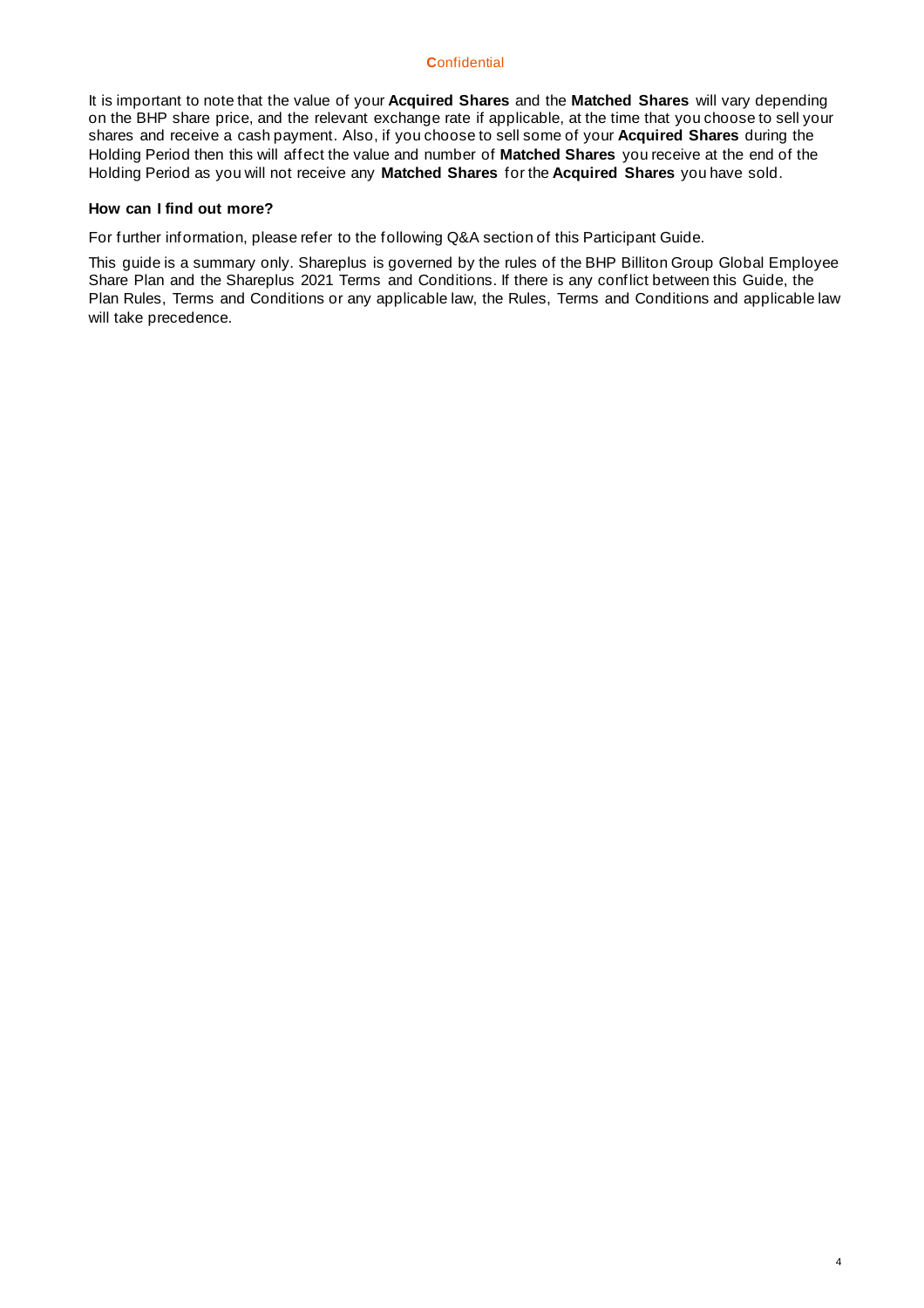## **Enrolling in Shareplus 2021**

## New Participants

All full time and part time employees of any BHP Group Company (BHP Group Limited or BHP Group Plc), including employees on fixed term contracts, as at 1 March 2021 (or 1 September 2021 for October enrolments) are eligible to participate in Shareplus.

- 1. For eligible employees who are not existing Shareplus participants, you can enrol Online via [BHPBshareplus.com.](http://www.bhpbshareplus.com/)
- 2. If you have trouble enrolling online, you can enrol via telephone by contacting:
	- Toll Free Australia 1 800 260 907 (10am 4pm AEST)
	- Toll Free United Kingdom 0800 086 8051 (8:30am 4:30pm GMT)
	- Toll Free Singapore 800 852 3046 (10am 4pm SGT)
	- Toll Free Chile 800 914 119 (9am 5.30pm CLT)
	- Toll Free Malaysia 1800 813 773 (8am 2pm MYT)
	- Toll Free North America 1 844 776 1597 (6am 6pm MST)
	- International 1 403 515 3956 (6am 6pm MST) and 1 403 515 3909 (after 6pm MST)

All enrolments, whether online or by phone must be received by the Plan Administrator by **midnight on 30 April 2021** (or 30 September 2021 for October enrolments) (in your location).

## Existing Participants

Shareplus 2020 participants will be automatically re-enrolled in Shareplus 2021 (for the April 2021 enrolment) and deemed to have accepted the Shareplus 2021 Terms and Conditions. If you would like to amend your 2021 enrolment, including your contribution amount, you can do so via the Shareplus website or the telephone – see above.

All enrolment amendments, whether made online or via the phone, must be received by the Plan Administrator by **midnight on 30 April 2021** (in your location). You should check your payslip to ensure that the updated contributions are being deducted as expected.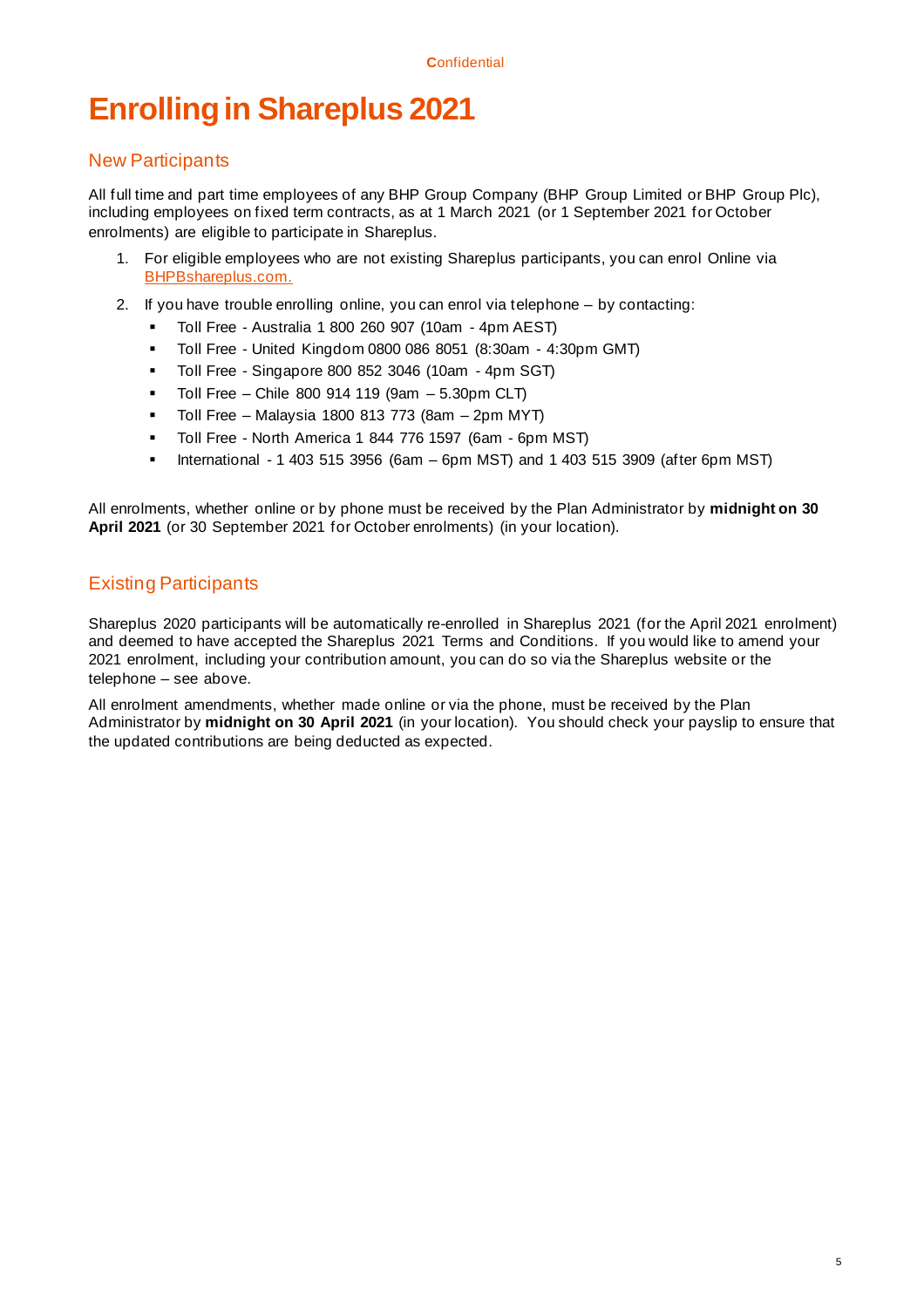## <span id="page-5-0"></span>**Confidential Ceasing Participation in 2021**

## **How do I cease participation in Shareplus?**

If you are a participant in Shareplus 2020 you will be automatically re-enrolled in Shareplus 2021 and deemed to have accepted the Shareplus 2021 Terms and Conditions unless you advise the Plan Administrator that you no longer wish to participate in Shareplus in 2021. You must advise the Plan Administrator of your choice to cease participation either online or via the telephone by **midnight on 30 April 2021** (in your location).

**Confidential** 

Where your request to cease participation is received by the Plan Administrator after 30 April 2021 you will still automatically be re-enrolled into Shareplus 2021 and you may or may not have contributions deducted from your salary and shares purchased under Shareplus 2021. Your request to cease participation will be applied as soon as practicable and deductions will cease at this point.

Please note, you are able to cease participation in Shareplus at any time throughout the Plan Year. You will need to still do this via the Plan Administrator, either online or via telephone as per below:

- − Online via [BHPBshareplus.com](http://www.bhpbshareplus.com/)
- − Telephone by contacting:
	- Toll Free Australia 1 800 260 907 (10am 4pm AEST)
	- Toll Free United Kingdom 0800 086 8051 (8:30am 4:30pm GMT)
	- Toll Free Singapore 800 852 3046 (10am 4pm SGT)
	- $\blacksquare$  Toll Free Chile 800 914 119 (9am 5.30pm CLT)
	- Toll Free Malaysia 1800 813 773 (8am 2pm MYT)
	- Toll Free North America 1 844 776 1597 (6am 6pm MST)
	- International 1 403 515 3956 (6am 6pm MST) and 1 403 515 3909 (after 6pm MST)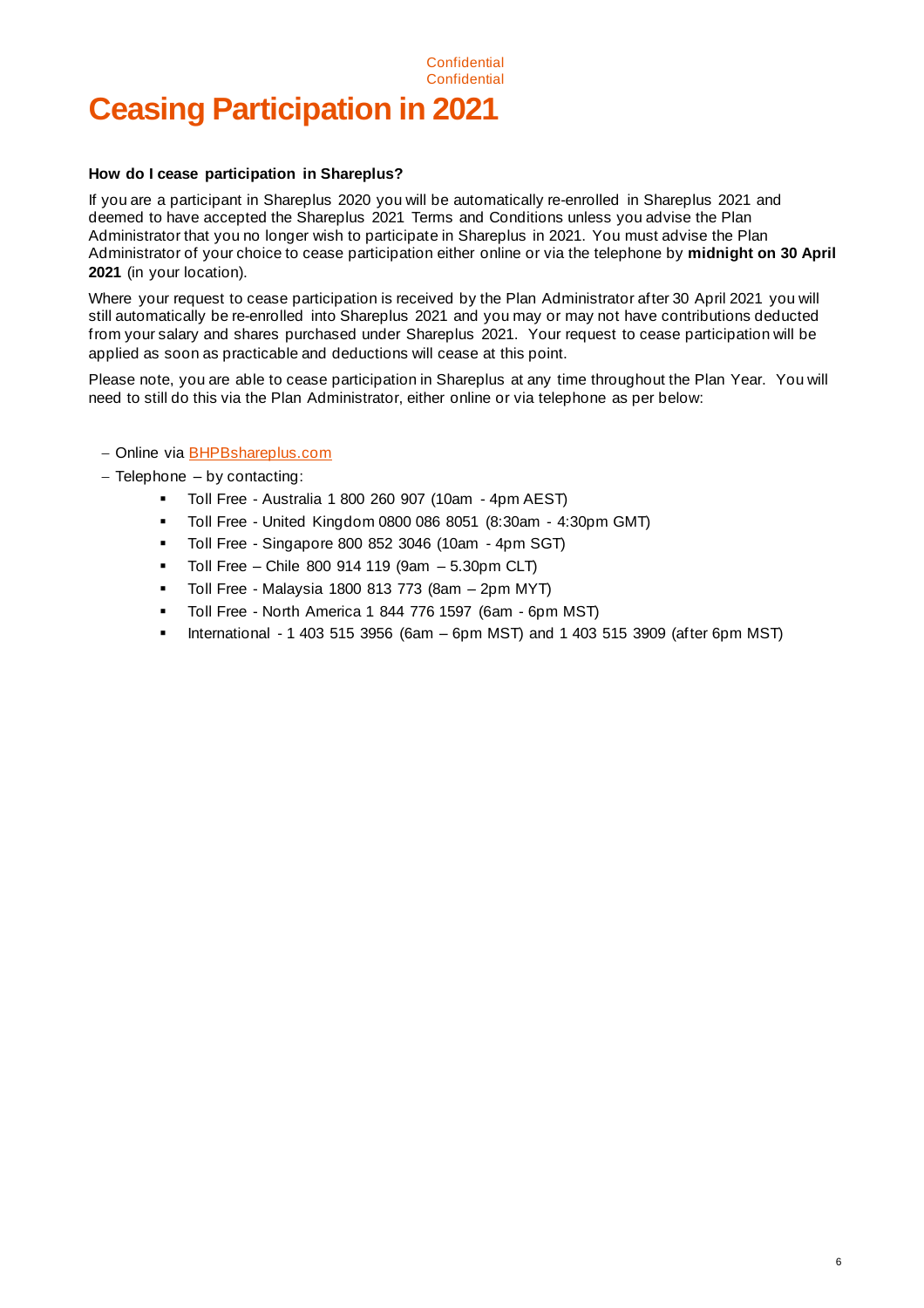## <span id="page-6-1"></span><span id="page-6-0"></span>**Eligibility & Participation**

## **Who can participate in Shareplus?**

All permanent employees of BHP, either full or part time, as at 1 March 2021 (or 1 September 2021 for October enrolments) are eligible to participate in Shareplus.

## **Is there a minimum length of service required to participate in Shareplus?**

No, but you need to be an employee as at 1 March 2021 (or 1 September 2021 for October enrolments) to be eligible to enrol during the April 2021 enrolment period.

## **What if I join the Group after 1 March 2021?**

You will not be eligible to enrol during April 2021 and you will need to wait for the next enrolment period.

## **I am on a fixed-term contract, can I participate in Shareplus?**

Yes, if you are on a fixed-term employment contract and employed directly with BHP. If you leave BHP due to the natural expiration of your contract on or before 8 April 2024, any rights to Matched Shares will be forfeited, however, you will not lose your Acquired Shares. The same treatment applies to permanent employees who resign (described further in the Leaving section of this Q&A), as it is intended that only participants who remain employed with BHP at the end of the Holding Period should be entitled to receive Matched Shares.

## **Can I participate while I am on temporary leave (e.g. paid parental leave, sick leave, long-service leave)?**

You will be able to continue to participate if you are on paid leave or unpaid parental leave. Please refer to the Temporary leave section of this Q&A for further information.

## **Can I participate while I am on unpaid leave (e.g. sabbatical)?**

Generally speaking, you must receive a salary to make contributions to Shareplus. Unless you are on unpaid parental leave, your participation in Shareplus will be suspended for any periods when you do not receive a salary. Please refer to the Temporary leave section of this Q&A for further information. If you complete a Cease Contributions Form at any stage in the Plan Year you will not be able to contribute again until the next enrolment period.

## **Can members of my family take part in, or contribute to, Shareplus?**

Family members who are not BHP employees will not be able to participate.

## <span id="page-6-2"></span>**Joining the plan**

## **How do I join?**

Eligible employees will be invited to join the plan either via email from the Plan Administrator (for those employees with email addresses) or through their HR contact (for those without email addresses).

## **How many opportunities per year are there to join?**

There is one annual enrolment period which is in the month of April. BHP may choose to provide additional enrolment opportunities through the plan year, this will be at their discretion and is not guaranteed in any way.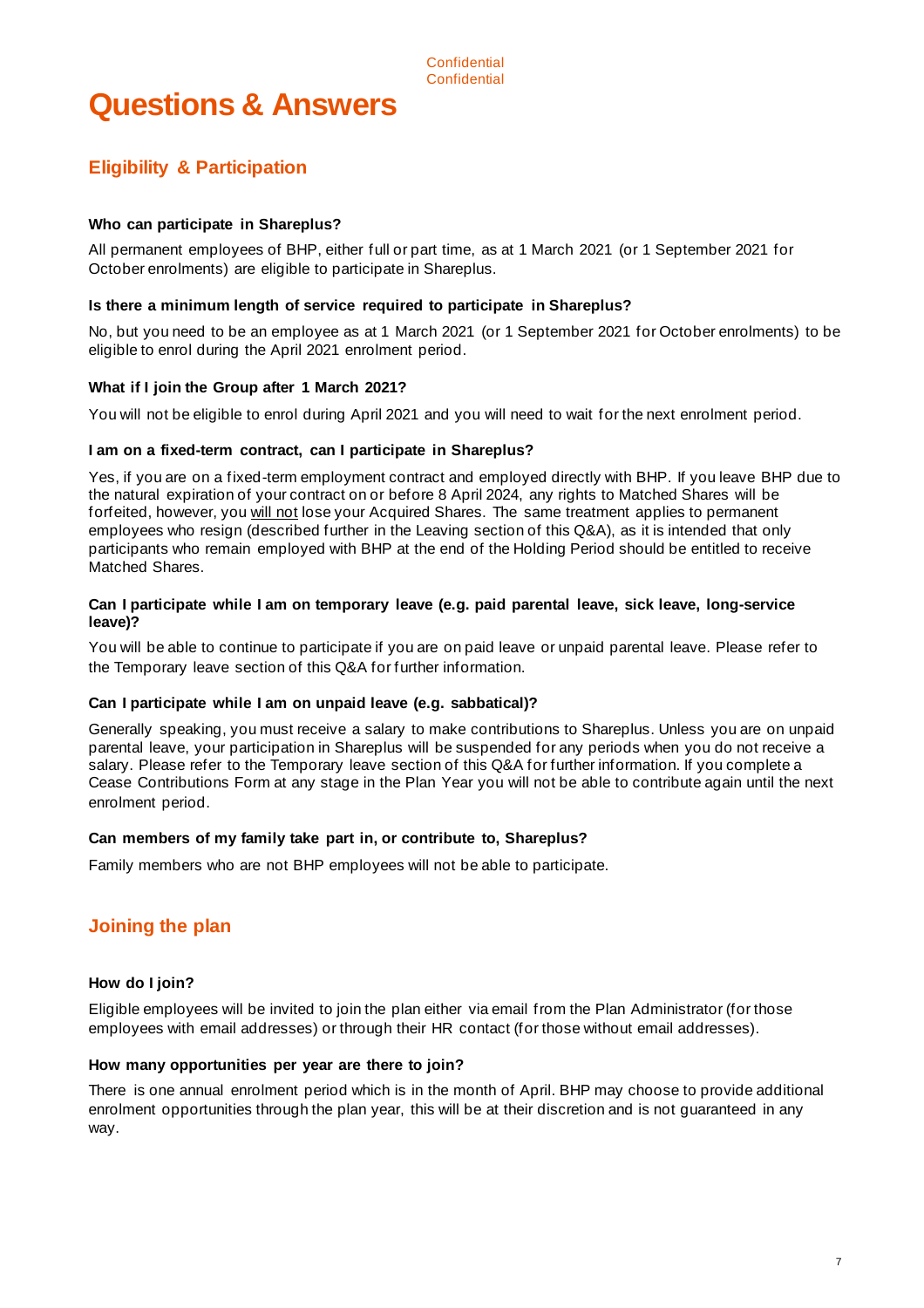## **When does the Shareplus 2021 Plan Year commence?**

The Plan Year commences on 1 June 2021, with deductions of contributions commencing in the first pay period in June 2021.

## **Do I have to join the plan each year?**

Once you have enrolled in Shareplus, you will be automatically re-enrolled in the following year's plan unless you advise otherwise. You can cease your participation in the Plan, including making contributions, at any time. If you wish to be enrolled at the maximum contribution amount each year you will need to choose this option when you enrol or amend your enrolment each year.

## **Can I leave the plan during the plan year?**

Yes, you can leave the plan and cease your contributions to Shareplus at any time (subject to compliance with *Our Requirements for Securities Dealing* standard) by completing a Cease Contributions online form through Shareworks or by contacting the Plan Administrator directly. Please refer to the Ceasing Contributions section of this Q&A for further information.

Your Acquired Shares will, however, continue to be held in the plan unless you choose to sell or transfer them out of Shareworks.

You should note that if you sell or transfer Acquired Shares during the Holding Period you will forfeit the right to receive Matched Shares in respect of the Acquired Shares.

If you stop making contributions to the plan at any time during the plan year you cannot join the plan again until the next enrolment period (generally annually in April). For example if you cease contributions from Shareplus 2021 in November 2021 you would not be able to re-join Shareplus again until April 2022.

## <span id="page-7-0"></span>**Contributing**

## **Is there a Minimum and Maximum annual limit on the amount I can contribute each year?**

Yes, BHP will set a limit for both minimum and maximum amounts each year and advise employees. The minimum contribution amount is USD 200 and the maximum amount is USD 5,000. The maximum and minimum contribution amounts in each payroll currency can be found online at **BHPBshareplus.com** and also in this guide under the heading "2021 Minimum and Maximum Annual Contribution Limits".

If you do wish to be enrolled at the maximum amount each year you can choose this option when you enrol either online or via the telephone in April 2021.

## **Do I make contributions in US dollars?**

No, your contributions will be made in your salary currency.

At the beginning of each plan year we convert the USD amounts to each salary currency . These local currency contribution amounts are online at **BHPBshareplus.com** and can also be found in this guide under the heading "2021 Minimum and Maximum Annual Contribution Limits".

## **Can I choose which currency I would like to make my contributions in?**

No, your contributions will be in the same currency as your salary. Payroll will advise the Plan Administrator of your relevant currency.

## **Do I have to make contributions through my pay?**

Yes, all contributions will be deducted from your salary, unless you are prohibited by law from such payroll deductions.

## **What exchange rates are used to convert the amounts?**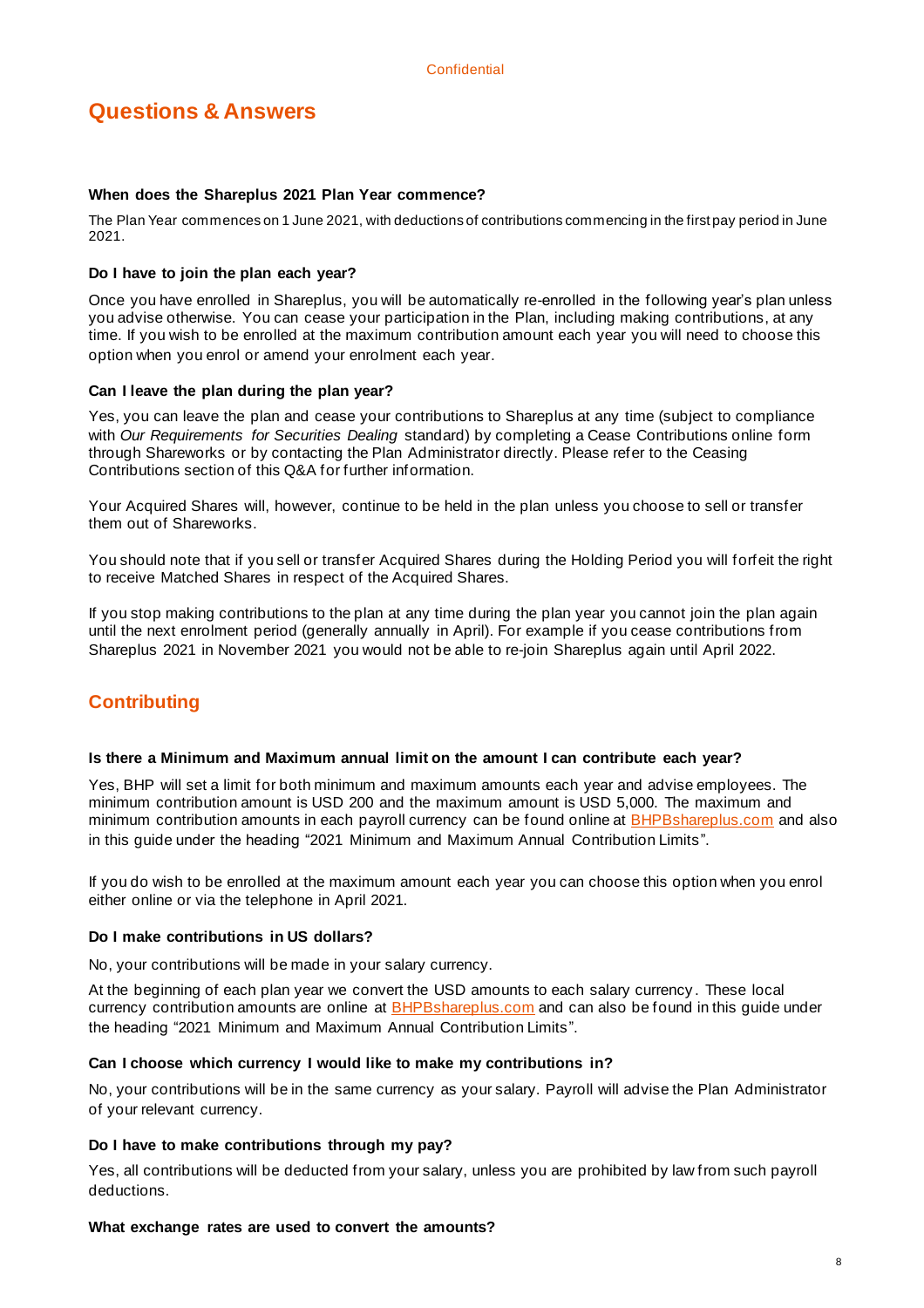The exchange rates used to convert the minimum and maximum US dollar amounts into local currency are based on the first business day of February. The Annual Contribution limits are then fixed in each currency for the rest of the plan year.

## **How do I know the Minimum and Maximum amounts that I can contribute per pay period?**

When enrolling, you will nominate the annual contribution that you wish to make. The maximum and minimum amount in each payroll currency can be found on the web at **BHPBshareplus.com** and in this guide under the heading "2021 Minimum and Maximum Annual Contribution Limits". You also have the option of choosing to be on the maximum amount every year.

## **Can I change my contributions during a plan year?**

You cannot change your contributions during a plan year, although you can cease your contributions to Shareplus at any time (subject to compliance with *Our Requirements for Securities Dealing* standard). Please refer to the Ceasing Contributions Q&A for further information.

## **What does my payroll do with my contributions?**

Your payroll will pay your contributions over to the Plan Administrator after the end of each pay period. The Plan Administrator holds the contributions in each payroll currency before converting to the relevant stock exchange currency prior to the purchase of Acquired Shares. Participants have no entitlement to any interest or benefit earned on the contributions (if any) while held by the Plan Administrator.

#### **I work part time. How are my contributions calculated when I participate in the plan?**

Your annual contribution limit will be calculated on the same basis as if you work full-time. However, this also means your contribution amount will not be reduced should you reduce your working hours. If you are planning to reduce your working hours during the 2021 contribution period, you will need to take this into consideration when deciding on your annual contribution limit.

Remember that you can cease your contributions to Shareplus at any time (subject to compliance with *Our Requirements for Securities Dealing* standard). Please refer to the Ceasing Contributions section of this Q&A for further information.

## **I am on secondment/international relocation/assignment and am being paid from multiple payrolls. Can I choose which payroll to contribute from?**

Contributions will be deducted from your host country payroll in your host country currency, unless special circumstances exist which prevents this (e.g. no host payroll facilities). This provides a simple, consistent and transparent policy for all mobile employees across the globe.

## **I have relocated and changed my salary currency or frequency or my employing entity (Limited vs Plc). What action do I need to take to change my contribution details?**

If you relocate during the year, payroll will advise the Plan Administrator of your move on your behalf. You should check your payslips to ensure contributions continue to be deducted from your pay.

## **If I relocate and change salary currency, can I choose a new amount to contribute?**

No. If you relocate and change your salary currency, your annual contribution rate will simply be applied in your new salary currency (for example, if you were contributing at the maximum in one currency, your contributions will continue at the maximum rate in your new payroll currency).

You can cease your contributions to Shareplus at any time (subject to compliance with *Our Requirements for Securities Dealing*) by completing a Cease Contributions online form through Shareworks or calling the Plan Administrator directly. Please refer to the Ceasing Contributions Q&A for further information.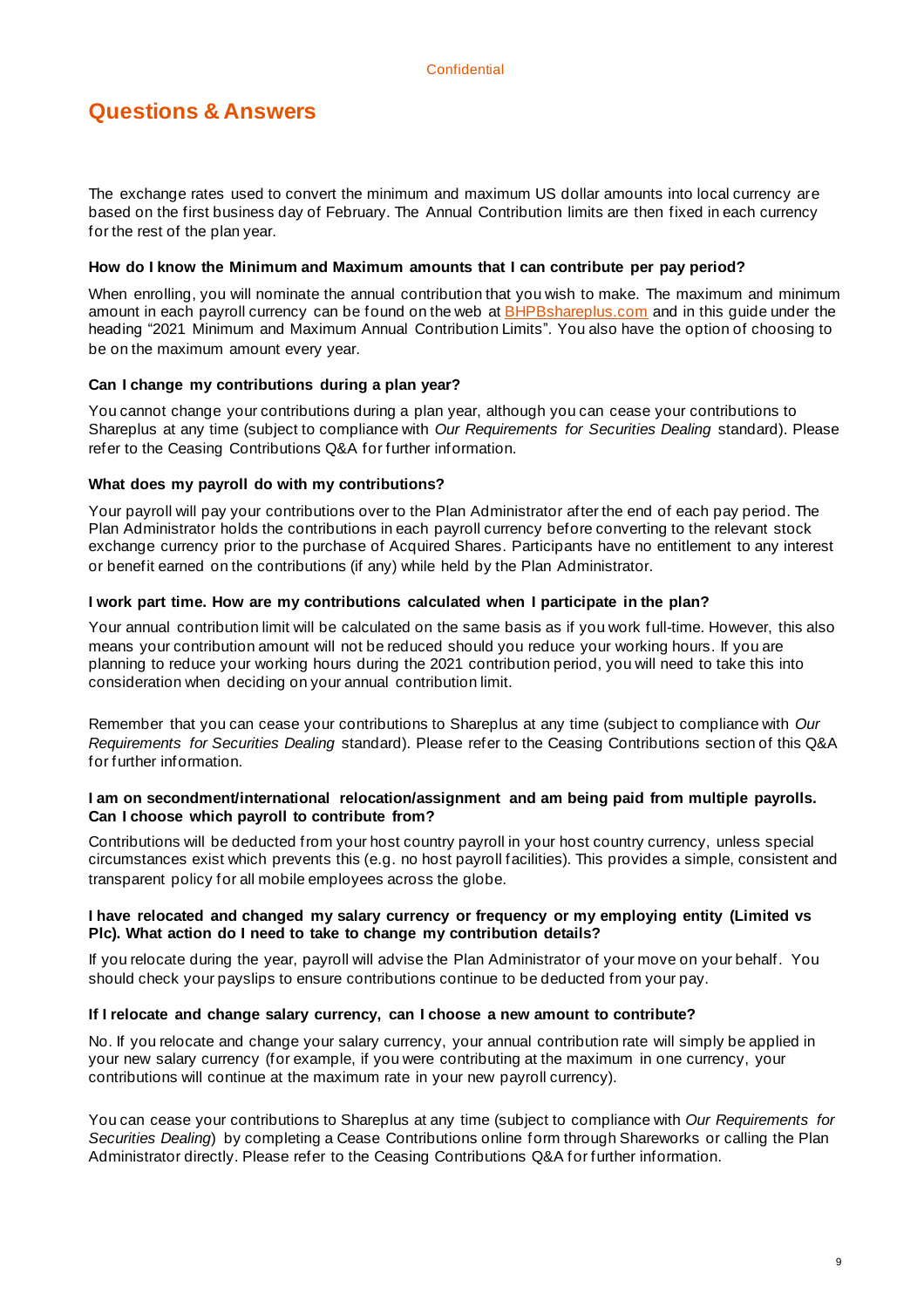## **Can I make contributions whilst on temporary leave (e.g. paid parental leave, sick leave, long service leave)?**

You can continue to participate if you are on paid leave (e.g. parental, sick or long service leave), or unpaid Parental Leave. Please refer to the Temporary leave Q&A for further information.

## **Can I make contributions whilst on unpaid leave (e.g. sabbatical)?**

Generally speaking, you must receive a salary to make contributions. Unless you are on unpaid Parental Leave, your participation will be suspended for any periods when you do not receive a salary. Please refer to the Temporary leave section of this Q&A for further information. If you complete a Cease Contributions form when you are on unpaid leave you will not be able to participate in or contribute to Shareplus again until the next enrolment period.

## **Can I make backdated contributions when I return to work?**

No.

## **I believe there is an error with my contributions, is BHP obligated to fix this?**

BHP will look at issues on a case by case basis and is not obligated to fix any errors. It is the responsibility of all employees to ensure that the correct contributions are being deducted from their pay and that Acquired Share purchases are being completed for them.

## **Can I salary sacrifice my contributions?**

No.

## **Does BHP operate a loan scheme?**

No.

## **Can I give you the annual maximum contribution in a lump sum?**

No.

## **When do payroll deductions commence?**

Deductions for Shareplus 2021 commence from June 2021.

## **When do payroll deductions end?**

The last payroll deduction for Shareplus 2021 will be at the end of May 2022.

## **What happens to my contributions if I leave BHP or cease making contributions?**

If the Plan Administrator has been notified by HR Services/payroll of your departure or withdrawal before the next purchase date, no shares will be purchased on your behalf. Instead, the Plan Administrator will refund you your contributions. Please refer to the Leaving section Q&A for further information.

## <span id="page-9-0"></span>**Ceasing Contributions**

## **How do I stop my contributions to Shareplus?**

You can cease your contributions to Shareplus at any time (subject to compliance with *Our Requirements for Securities Dealing* standard) by completing a Cease Contributions form online via Shareworks or by calling the Plan Administrator directly. Your request to stop contributing from Shareplus will be actioned as soon as your completed form is processed (note that this may not be before the next payroll deduction if there is insufficient time allowed).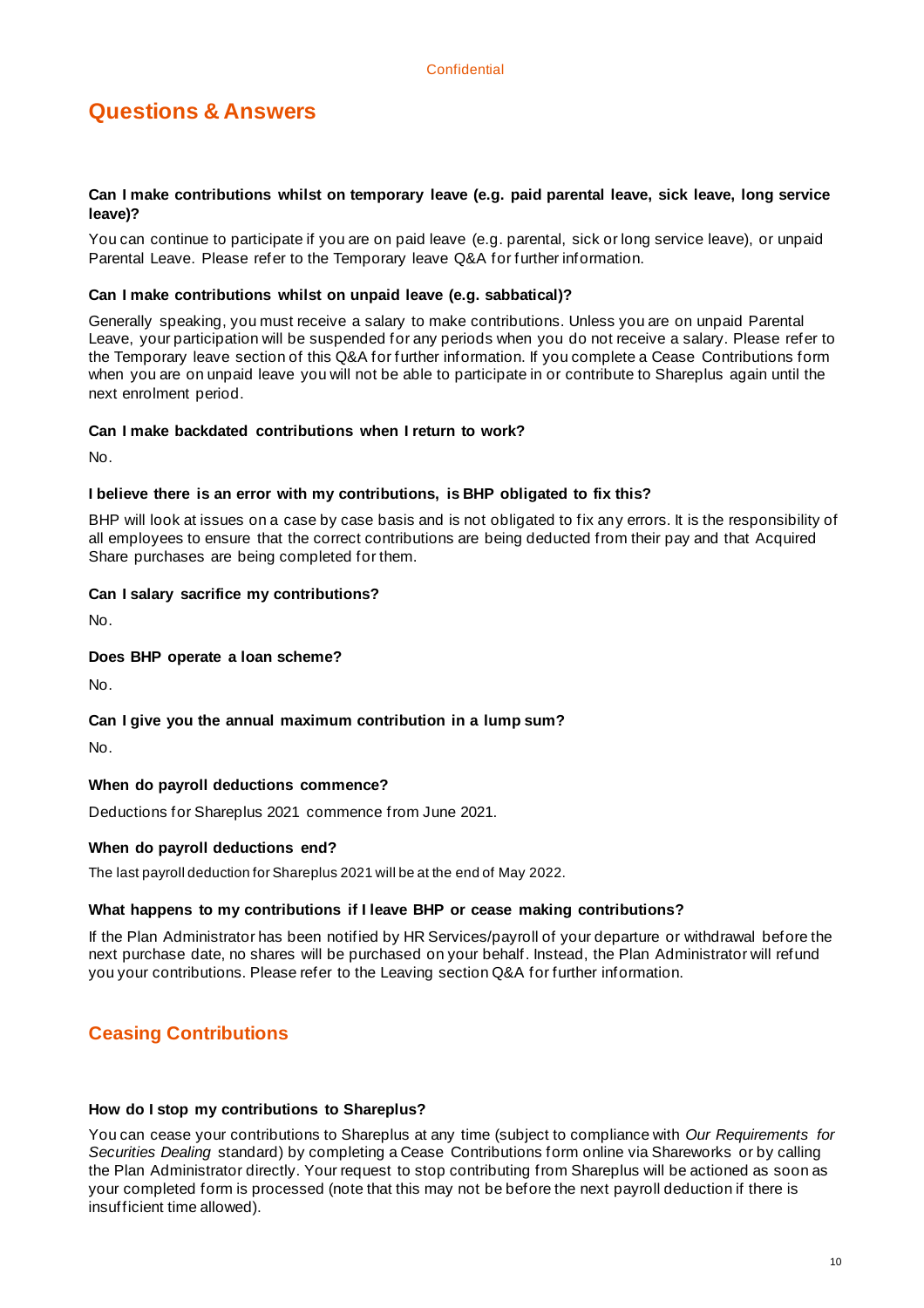## **What happens to any contributions for the current quarter (i.e. that have not been used to buy shares yet)?**

If your completed Cease Contributions Form is processed before the next Shareplus purchase is made, then no further shares will be purchased for you and you will receive a refund of your contributio ns for that quarter. Your contributions will be made available to you to withdraw from your Shareworks account or by contacting the Plan Administrator directly.

## **What happens to any Acquired Shares purchased in prior quarters?**

If you cease contributions during the plan year, any Acquired Shares already purchased during the plan year will remain in the plan, and in trust, for the remainder of the Holding Period unless you choose to sell or transfer them (refer to the Acquired Shares Q&A for further information). The Holding Period on your Acquired Shares and any entitlements to Matched Shares for the current year, and for any previous Shareplus plan years, are not affected if you choose to stop making contributions.

## **If I cease contributions, can I recommence making contributions later in the plan year? What if I change my mind?**

Once you choose to cease making contributions, you can only restart making contributions by enrolling in the next Shareplus plan year, in the following April.

## <span id="page-10-0"></span>**Purchasing shares**

## **How are the shares purchased?**

Your Acquired Shares are purchased using the contributions that have been deducted from your after-tax salary each pay period. Your payroll will collect your contributions and transfer them to the Plan Administrator after each pay period, in order for the Plan Administrator to purchase the shares. You decide how much you want to contribute towards purchasing shares when you enrol. Once you have enrolled, you cannot change your annual contribution amount, although you can cease your contributions to Shareplus at any time (subject to compliance with *Our Requirements for Securities Dealing* standard).

## **Who purchases the shares?**

The Plan Administrator converts the contributions to the relevant exchange currency and purchases the shares (for example, contributions are converted into AUD for shares to be purchased on the ASX).

## **How often are shares purchased?**

Shares are purchased each quarter over the Plan Year - during the last weeks of September, December, March and June each year.

## **When is the first purchase of shares in respect of each plan year?**

In September.

## **What share price is used to calculate how many shares are purchased?**

The share price used to calculate your Acquired Shares is the share price that is paid for the shares on the relevant stock market at the time of purchase.

## **What happens if there are any contributions left over after each quarterly purchase?**

Any remaining contributions (i.e. that were insufficient to buy another whole share) are added to your contributions for the next quarterly purchase.

## **What happens if there are any contributions left over after all four quarterly purchases?**

Any remaining contributions are rolled over to the next plan year. If you cease contributing to Shareplus or leave BHP any residual contributions that have not been used to purchase shares will be refunded to you.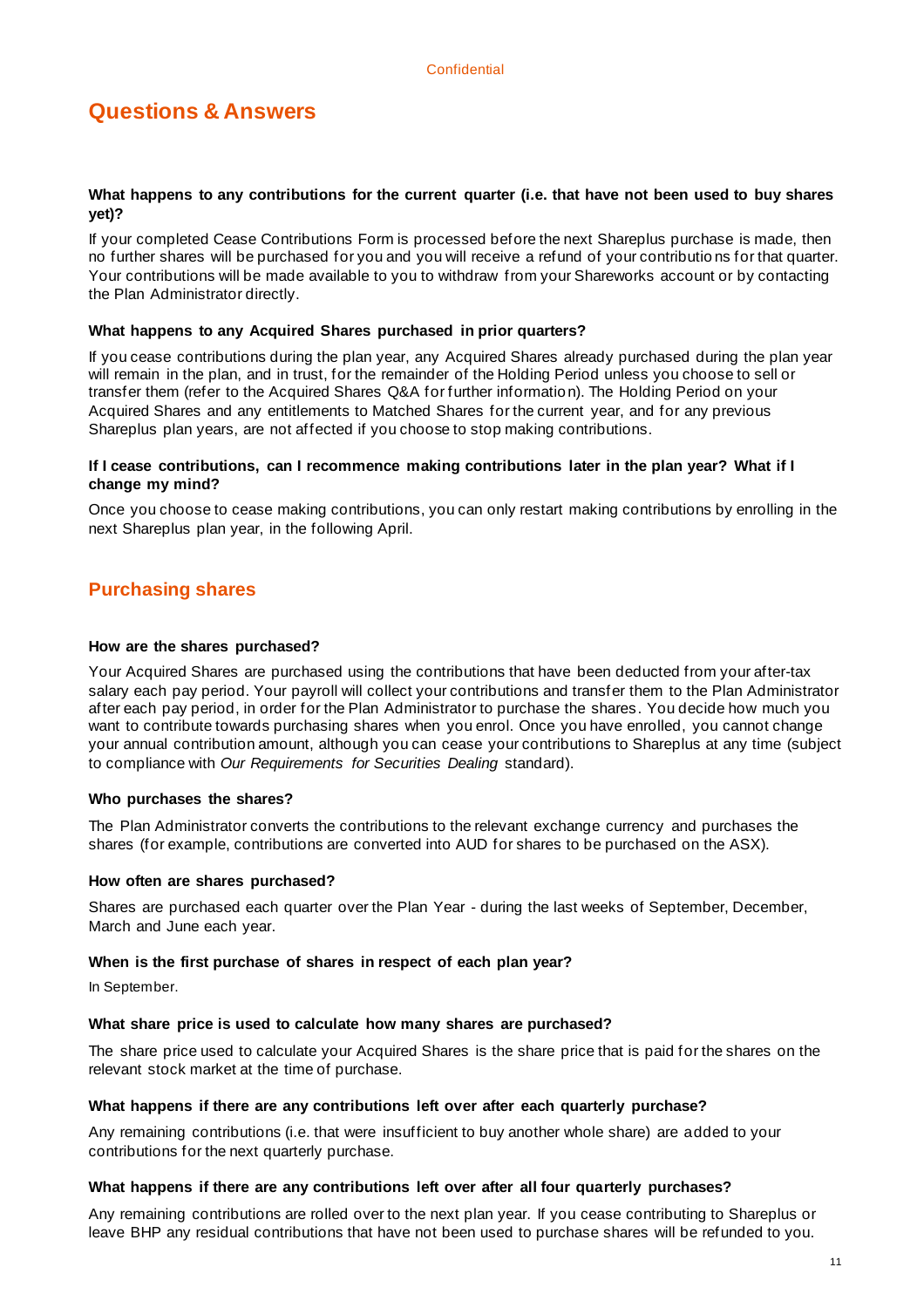## <span id="page-11-0"></span>**Acquired Shares**

## **Will I be advised of the number of shares that have been purchased on my behalf?**

Yes, you will be advised by the Plan Administrator that the shares have been purchased and you are able to view the number of shares that have been purchased on your behalf via the Shareworks website generally around the middle of the month following each purchase. Participants who have a registered email address on their Shareworks profile will also receive email confirmation of the share price used to purchase the shares as well.

## **Will the Acquired Shares be in my name?**

Acquired Shares are held by the Shareplus Nominee in a nominee account on behalf of all employees.

## **Will I receive dividends on my Acquired Shares?**

Yes. Dividends will be paid to participants holding Acquired Shares or Vested Matched shares. To receive a dividend payment directly you must ensure your bank account details are recorded in your Shareworks portfolio. Please visit BHPBshareplus.com to access your portfolio (and refer to Becoming a Shareholder and receiving Dividends Q&A for further information).

Participants who are located in Australia, the United States or the United Kingdom must have a bank account recorded to receive their dividend directly into their account. If you do not have a bank account in Australia, the United States or the Unitied Kingdom and you are not located in these countries, your dividends will be paid to payroll who will transfer the funds to your bank account. You can receive all of your dividends in one bank account even if they are on different stock exchanges (refer to the Relocating employees Q&A for further information).

By enrolling or re-enrolling in Shareplus 2021 you are deemed to have accepted the terms and conditions of the Plan which allow BHP to provide your bank account details held with payroll to the Plan Administrator for the purposes of making dividend and other payments under the plan.

## **How long do I have to hold my Acquired Shares in order to receive my Matched Shares?**

Acquired Shares purchased in Shareplus 2021 need to be held until the end of the Holding Period, which will be the first non-Prohibited Period date after 8 April 2024, to qualify for Matched Shares (see the Holding Period Q&A). At the end of the Holding Period, you will receive your Matched Shares. The Holding Period will be reduced for leavers (see Leaving section Q&A).

## **Can I transfer my Acquired Shares to a member of my family or a trust?**

Under the share plan, Acquired Shares are held by the Shareplus Nominee on your behalf. You can instruct the Plan Administrator to transfer some or all of the Acquired Shares into your name, to a family member or trust during the Holding Period, but you will lose the right to receive the Matched Shares relating to the Acquired Shares you sell or transfer. This applies equally if you sell your Acquired Shares during the Holding Period.

## **Can I sell or transfer my Acquired Shares at any time?**

Yes, however, when dealing with any shares you must ensure that you comply with *Our Requirements for Securities Dealing* standard which can be downloaded from the BHP Digital Workspace. You should note that if you sell or transfer Acquired Shares during the Holding Period you will forfeit the right to receive Matched Shares in respect of the Acquired Shares you sell or transfer.

## **How do I sell or transfer my Acquired Shares?**

Participants can sell or transfer their Acquired Shares using the Plan Administrator's online sale facility in Shareworks or via the phone (subject to compliance with *Our Requirements for Securities Dealing* standard).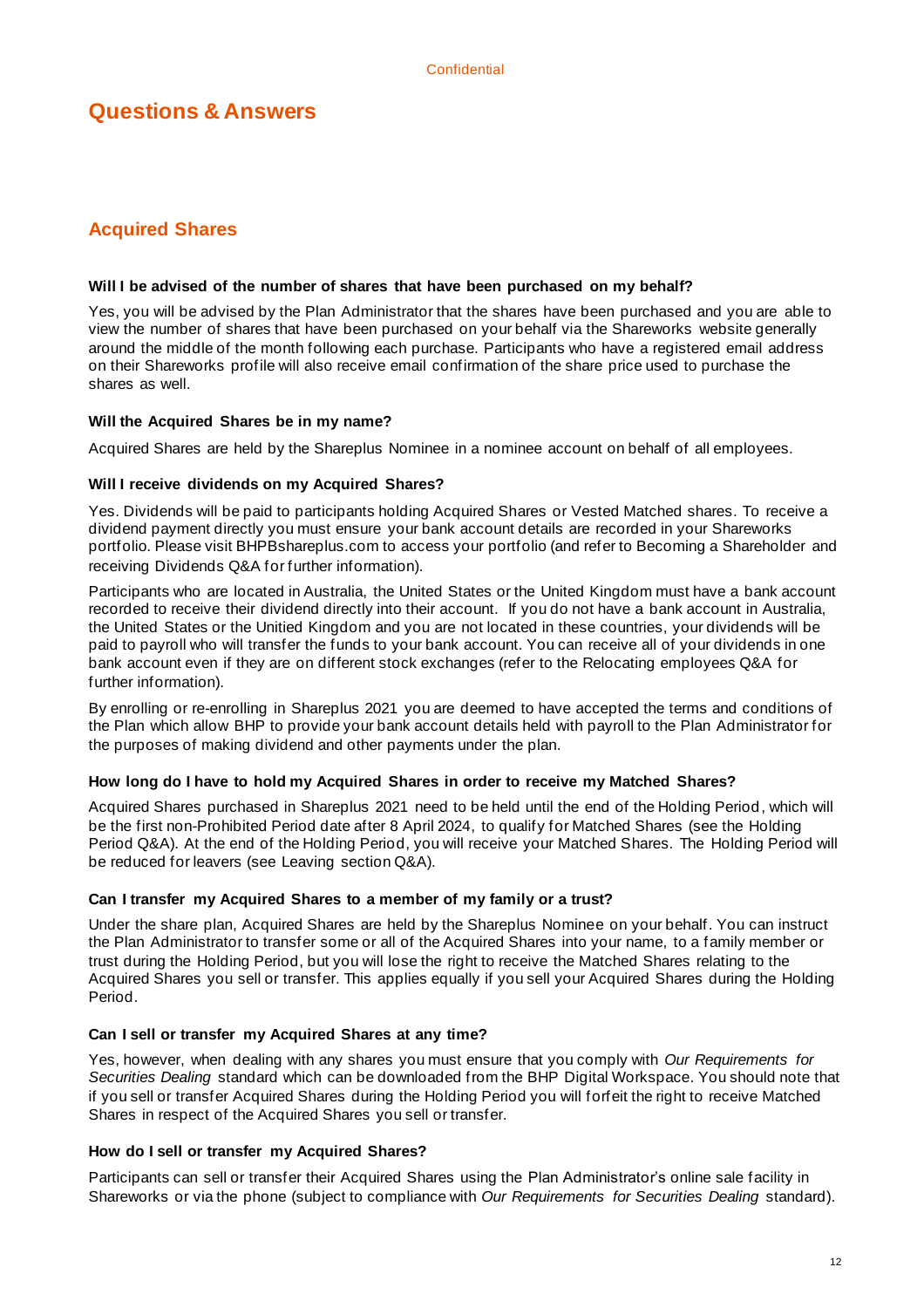Online:

- − login to your Shareplus online portfolio via Shareworks (visit BHPBshareplus.com);
- − click on the 'Share Purchase and Holdings' tab
- − select 'Manage Transactions' from the 'Transactions' menu to view the Current Value of your shares, including the number of shares available to sell or transfer
- − Select the 'Transact' link and enter the required information to sell or transfer your shares.

If you do not have access to a computer you can also sell or transfer your shares by calling the Plan Administrator:

- − Toll Free Australia 1 800 260 907 (10am 4pm AEST)
- − Toll Free United Kingdom 0800 086 8051 (8:30am 4:30pm GMT)
- − Toll Free Singapore 800 852 3046 (10am 4pm SGT)
- − Toll Free Chile 800 914 119 (9am 5.30pm CLT)
- − Toll Free Malaysia 1800 813 773 (8am 2pm MYT)
- − Toll Free North America 1 844 776 1597 (6am 6pm MST)
- − International 1 403 515 3956 (6am 6pm MST) and 1 403 515 3909 (after 6pm MST)

## <span id="page-12-0"></span>**Holding Period**

## **When does the Holding Period end?**

The Holding Period is approximately three years from the start of the Plan Year. For Shareplus 2021 the Holding Period will end on the first non-Prohibited Period date after 8 April 2024 The Holding Period will be reduced for leavers.

## **Can I sell or transfer my Acquired Shares during the Holding Period?**

Yes, participants are able to sell or transfer their Acquired Shares as described in the previous section of this Q&A.

Please note that if you sell or transfer Acquired Shares during the Holding Period you will lose the right to receive Matched Shares in respect of the Acquired Shares you sell or transfer.

## **Will I be able to receive Matched Shares if I leave BHP during the Holding Period?**

Your eligibility to receive Matched Shares will depend on your reason for leaving, as set out in the Leaving Q&A.

## **Can I still participate in the plan if I leave during a Holding Period?**

No, you must still be an employee to participate in Shareplus.

## **What happens at the end of the Holding Period?**

At the end of the Holding Period, you will be given a Matched Share for each Acquired Share you hold.

## **What happens if I no longer hold any Acquired Shares at the end of the Holding Period?**

<span id="page-12-1"></span>You will not be entitled to receive any Matched Shares.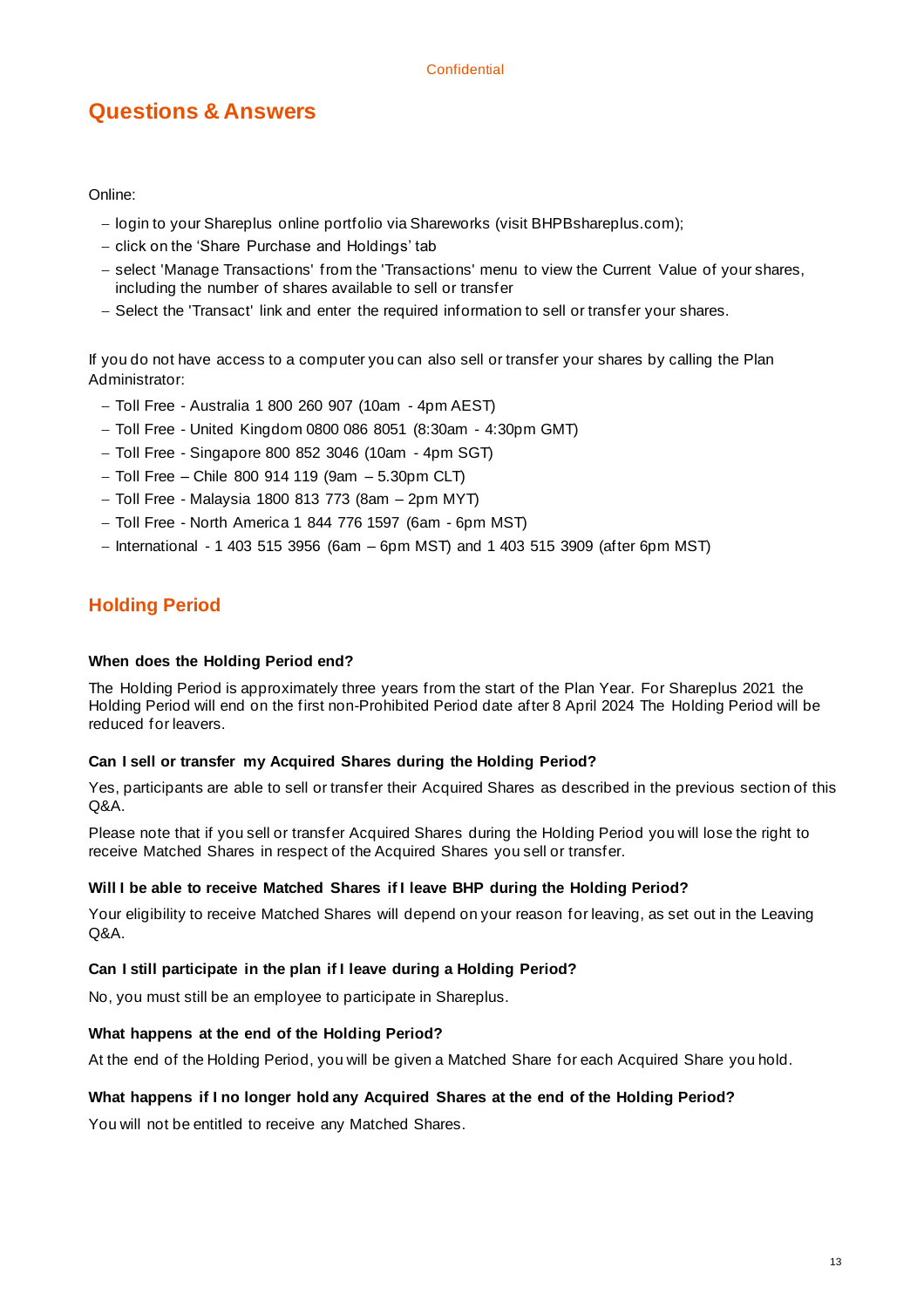## **Matched Shares**

## **How many Matched Shares will I have the right to receive?**

You will receive one Matched Share for every Acquired Share you hold at the end of the Holding Period.

## **If I sell my Acquired Shares will I still receive Matched Shares?**

No, if you sell all or a proportion of your Acquired Shares before the end of the Holding Period, you will lose the right to receive the related Matched Shares.

For example: if you have 100 Acquired Shares and sell 20 of these before the end of the Holding Period, then BHP will only match one for one on the remaining 80 Acquired Shares.

## **When are the Matched Shares awarded?**

The Matched Shares are allocated as soon as practicable after the end of the Holding Period. For Shareplus 2021, this will occur on the first non-Prohibited Period date after 8 April 2024. The Holding Period for Acquired Shares will be reduced for Leavers as described in the Leaving Q&A.

## **Do I have to hold my Matched Shares for a period of time after they have been awarded to me?**

No, there is no Holding Period which applies to the Matched Shares and if you wish to do so you can sell your Matched Shares immediately after they have been awarded to you. However, when dealing with any shares, you must ensure that you comply with *Our Requirements for Securities Dealing* standard which can be downloaded from the BHP Digital Workspace.

## **What happens to my Matched Shares if I don't re-enrol in Shareplus?**

If you have participated in Shareplus in the previous year but do not wish to re-enrol in April 2021, this will not affect your existing entitlements to Matched Shares under those previous Shareplus plan years. Your Matched Shares under those previous plan years will be allocated according to the rules of those previous plan years, whether or not you choose to make contributions to Shareplus 2021.

## **Will I be taxed on my Matched Shares?**

Depending on your circumstances, the allocation of the Matched Shares may trigger a tax and/or social security liability in some countries. In countries where BHP has a mandatory requirement to withhold tax on the value of the Matched Shares that have been allocated, the terms and conditions of Shareplus allow the Plan Administrator to withhold a sufficient number of Matched Shares to cover your tax liability (through a reduction in the number of Matched Shares that would otherwise have been allocated to you). The balance of your Matched Shares will then be available to you to hold, sell or transfer as you choose.

BHP or the Plan Administrator will decide at the relevant time whether Matched Shares will be withheld in order to cover your tax liability. The tax amount withheld will be transferred to your relevant payroll for onward payment to the country tax authorities. In countries where no withholding tax applies, participants will generally need to declare the value of their Matched Shares as income in their tax return (note, for Australian employees of BM Alliance Coal Operations Pty Ltd, this will not apply to you). For more information please refer to the tax information for your country which is available online via BHPBShareplus.com or by contacting Shareworks directly.

## <span id="page-13-0"></span>**Plans and stock exchanges**

## **Can I choose to participate in either the Limited or Plc Shareplus plan?**

No. Employees who are employed by BHP Group Limited or one of its subsidiary companies participate in the Limited plan. Employees who are employed by BHP Group Plc or one of its subsidiary companies participate in the Plc plan.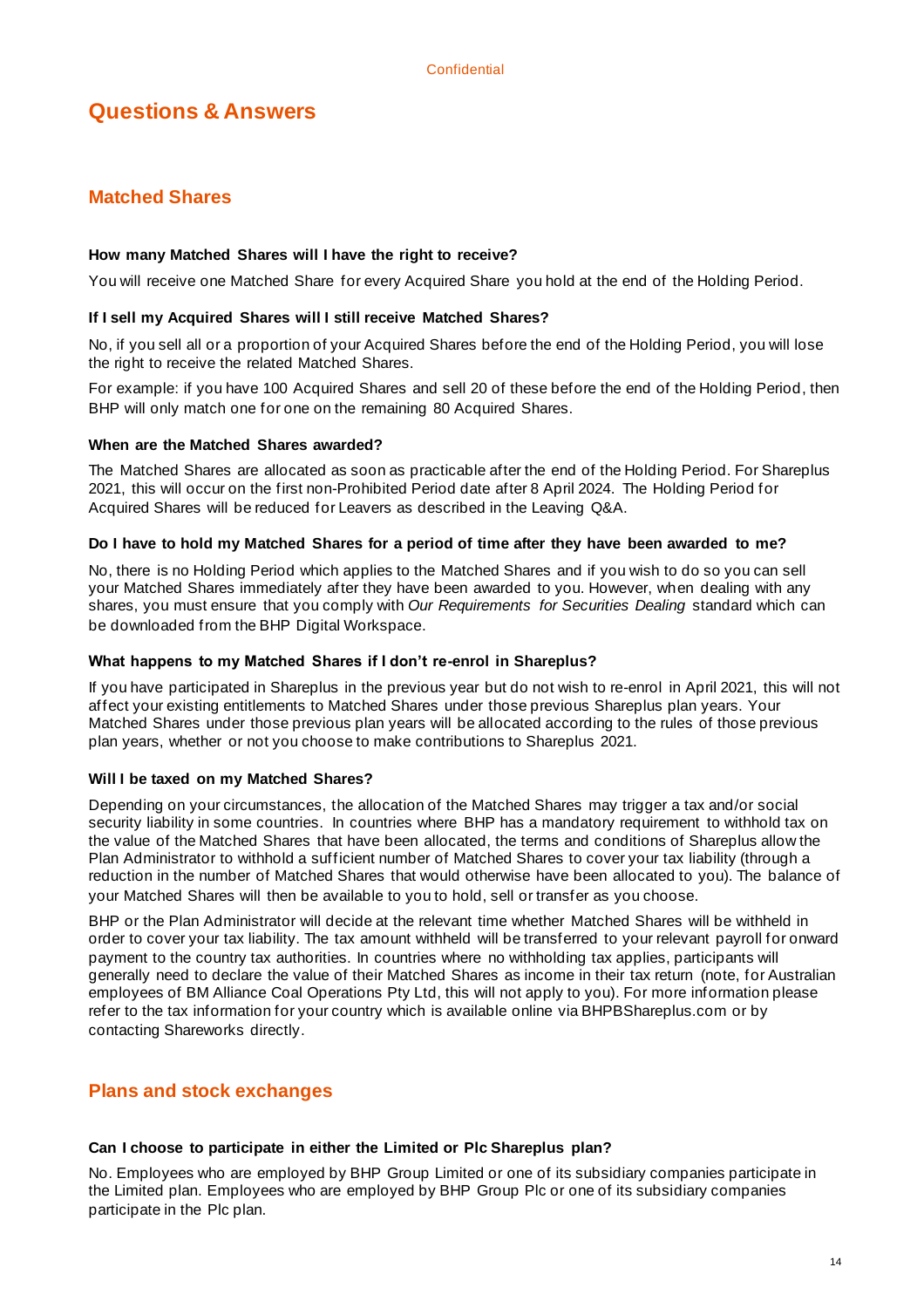## **What is the reason for the two plans?**

We require two plans because of our dual listing company structure. Your shares need to be issued in your employing company's ultimate parent entity (either BHP Group Ltd or BHP Group Plc) otherwise there are likely to be adverse tax and securities law consequences for you (and in some cases for BHP).

## **Where can I find details of my employing company?**

Your employing company with the BHP Group is shown in your offer letter or contract of employment. Your HR Manager or HR Business Partner should also have this information.

## **How will I know if my company is a Limited subsidiary or a Plc subsidiary?**

A list of companies and the associated Limited or Plc Plan information can be found in the BHP Group List of Companies table on the Shareplus website, [BHPBshareplus.com](http://www.bhpbshareplus.com/)

## **I am on a relocation/secondment/international assignment. How will this affect the stock exchange on which my shares will be purchased?**

The relevant company is your ultimate employing company (the ultimate parent entity, being either the BHP Group Limited or Plc entity). Your employing entity will not necessarily change if you relocate.

For example:

Your employing company is BHP Billiton Petroleum (Americas) Inc (which is a Limited company) and you have been relocated to BHP Billiton International Services in the UK (which is a Plc company):

- − If your employer has not actually changed to BHP Billiton International Services, then the relevant plan for your share awards (including Shareplus) is still Limited for the duration of your assignment.
- − If your relocation involved a change of employer to BHP Billiton International Services, then your relevant plan would change to Plc at that time.

Please refer to the Relocating employees Q&A for further information and more relocation examples.

## **On which stock exchange will my shares be purchased?**

The stock or securities exchange on which your shares will be purchased will depend on your employing company (Limited or Plc) and the country in which you are located. Securities purchased on the NYSE will be in the form of American Depositary Receipts (ADRs) each of which represents 2 ordinary fully paid shares in BHP Group Limited.

| <b>Plan</b> | <b>Your Location</b>                                            | <b>Stock/Securities Exchange</b> |
|-------------|-----------------------------------------------------------------|----------------------------------|
| Limited     | Any other country other than USA, Mexico or Trinidad and Tobago | Australia (ASX)                  |
| Limited     | USA, Mexico or Trinidad and Tobago (ADRs)                       | New York (NYSE)                  |
| Plc         | In any country                                                  | London (LSE)                     |

## **What do I do if I believe that my shares have been purchased under the wrong plan/company or on the wrong stock exchange?**

<span id="page-14-0"></span>BHP will determine your employing entity and the related stock exchange to purchase your shares on based on our records. Your relevant entity and stock exchange will be specified in your enrolment or re-enrolment confirmation communication following the enrolment period. If you believe that you have been enrolled in an incorrect plan (Limited or Plc), please send an email immediately to [BHPBshareplus@solium.com](mailto:BHPBshareplus@solium.com) for further advice. Please note, if shares are purchased on the wrong exchange, BHP is unable to reverse this.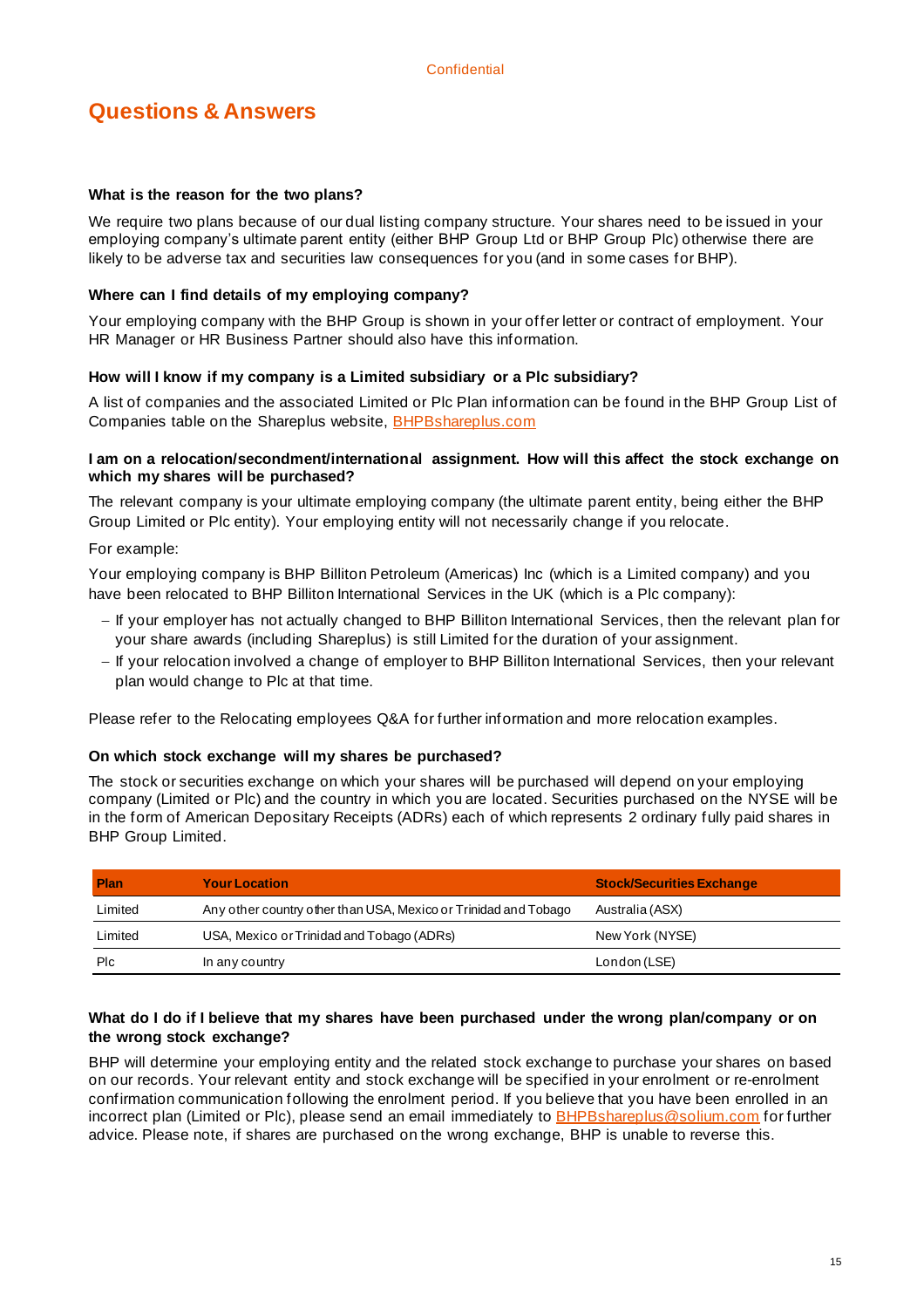## **Relocating employees**

## **I am relocating. Is there anything I need to do in relation to my Shareplus participation?**

If you relocate during the year, payroll will advise the Plan Administrator of your move on your behalf. You should check your payslips to ensure contributions continue to be deducted from your pay.

## **I have relocated,and contributions have not been deducted from my salary. Can I make backdated payments?**

No, it is not possible to make backdated or additional payments to cover the months you have missed. Please contact your HR Manager or HR Business Partner immediately if you are no longer contributing.

## **As a result of my relocation I am now working for a different BHP company. Will this change the plan (Limited vs Plc) that I participate in?**

The relevant company is your employing company (the ultimate parent entity, being either the BHP Group Limited or Plc entity). Your employing entity will not necessarily change if you relocate.

## For example:

Your employing company is BHP Billiton Petroleum (Americas) Inc (which is a Limited company) and you have been relocated to BHP Billiton International Services in the UK (which is a Plc company):

- − If your employer has not actually changed to BHP Billiton International Services, then the relevant plan for your share awards (including Shareplus) is still Limited for the duration of your assignment.
- − If your relocation involved a change of employer to BHP Billiton International Services, then your relevant plan would change to Plc at that time.

## *International Relocations*

## **Following my relocation, my salary currency has changed. What do I do about my contributions?**

Your nominated annual contribution amount will be applied in your new payroll currency - for example, if you were contributing at the maximum in your previous currency, your contributions will continue at the maximum rate in your new payroll currency. You cannot restate your contribution rate when you change payroll currency - but you can cease contributions if you do not want your contributions to continue at the same rate in your new currency.

## **I am on secondment/international relocation/assignment and am being paid from multiple payrolls. Can I choose which payroll to contribute from?**

No, contributions will be deducted from your host country payroll in your host country currency, unless special circumstances exist which prevents this (e.g. no host payroll facilities). This provides simple, consistent and transparent treatment for all internationally mobile employees.

## **I have undertaken a secondment/international relocation/assignment. How will this affect the stock exchange on which my shares will be purchased?**

It depends on whether you have changed employer (Limited or Plc) and what country you have moved from and to. Your details will be updated with the Plan Administrator with assistance from BHP's Global Mobility team and relevant HR /payroll. You will subsequently be advised of any relevant changes. Please also refer to the below information on changing employer, and to the Plans and stock exchanges Q&A. For example:

- 1. I am employed by a Limited company and I am leaving Australia. My employer is not changing. Will my shares still be purchased on the Australian Securities Exchange (ASX)?
	- − If you are moving to the United States, any contributions after you move will be used to purchase Acquired Shares on the New York Stock Exchange (NYSE).
	- − If you are moving to any other country e.g. Chile, Singapore, UK, etc then your shares will continue be purchased on the ASX.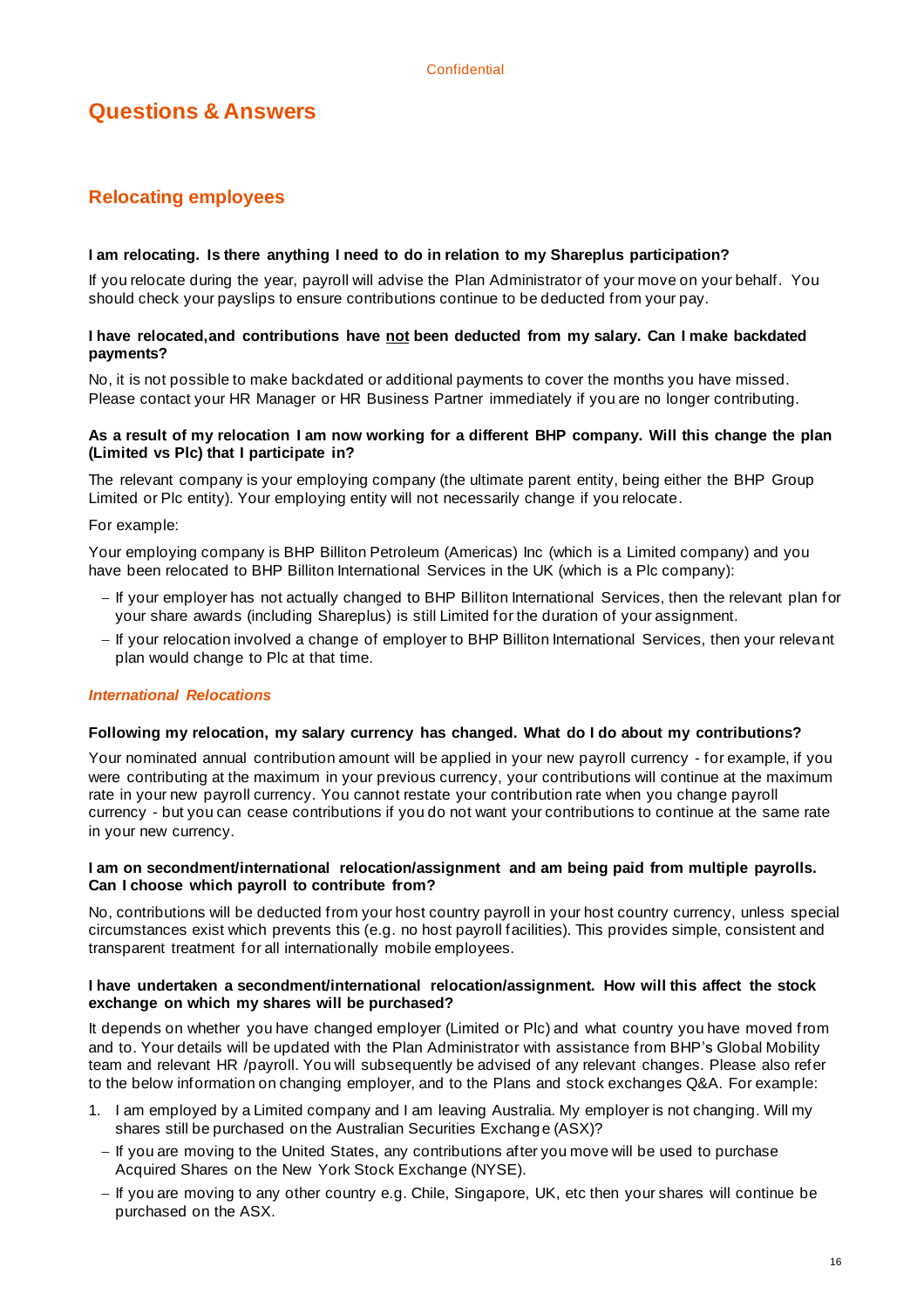- 2. I was employed in Australia by a Limited company and I am moving to the UK. Will I start to receive shares purchased on the London Stock Exchange (LSE) instead?
	- − If your employer is not changing as a result of your relocation, i.e. will still be employed by a Limited company, your Acquired shares will continue to be purchased on the ASX.
	- − If you change employer to a Plc company, then any contributions after you move will be used to purchase Acquired shares on the LSE.

## **What happens if I end up with shares on a number of different stock exchanges because I have moved locations and employing companies?**

All of your shares on each of the different exchanges will be held in one Shareplus account on Shareworks (the Plan Administrator's website). You will be able to see your shares and sell them through Shareworks. Please note, as BHP covers the costs and brokerage for shares sold through the Plan, you will not have higher costs than other participants. The proceeds of sale can be remitted to your bank account in a common currency. You can also provide bank account details for all of your holdings on your account, and thereby receive the dividends on all of your shares in a common currency and location.

## <span id="page-16-0"></span>**Temporary leave**

## **Can I make contributions while I am on temporary paid leave (e.g. paid parental leave, sick leave, long-service leave)?**

You can continue to participate in Shareplus while you are on temporary paid leave and your contributions will continue for the periods you are receiving salary during that time. If your salary stops during the time you are on paid leave, then your contributions will also stop, unless you are on unpaid parental leave (refer to the question below). Any shares that you have acquired through Shareplus will be held in the Plan while you are on leave and the Holding Period and eligibility to receive any applicable Matched Shares will remain unchanged.

## **Can I make contributions while I am on unpaid leave (e.g. sabbatical)?**

No, you must be receiving a salary to make contributions to Shareplus, unless you are on unpaid parental leave (refer to the question below). Your participation in the Plan will be suspended for any periods when you do not receive a salary. Acquired Shares will still be purchased at the end of the quarter with the contributions that you have made, and your Acquired and Matched Shares will remain in the Shareplus Nominee account (unless you choose to sell or transfer them). The Holding Period and eligibility to receive any applicable Matching Shares will remain unchanged.

## **Can I make advance or backdated contributions to cover my period of unpaid leave?**

No, you cannot make advance or backdated contributions into the Plan.

## **If I am on temporary or unpaid leave during the Holding Period will my Matched Shares be reduced?**

No, you will still be eligible to receive a one-for-one share match for each Acquired Share you have at the end of the Holding Period.

## **I am on unpaid parental leave, how can I continue my contributions?**

<span id="page-16-1"></span>Please refer to the "Shareplus & Unpaid Parental Leave – Employee Guide" for further details. This can be found on the Shareplus website[, BHPBshareplus.com](http://www.bhpbshareplus.com/) or by emailing [BHPBshareplus@solium.com.](mailto:BHPBshareplus@solium.com)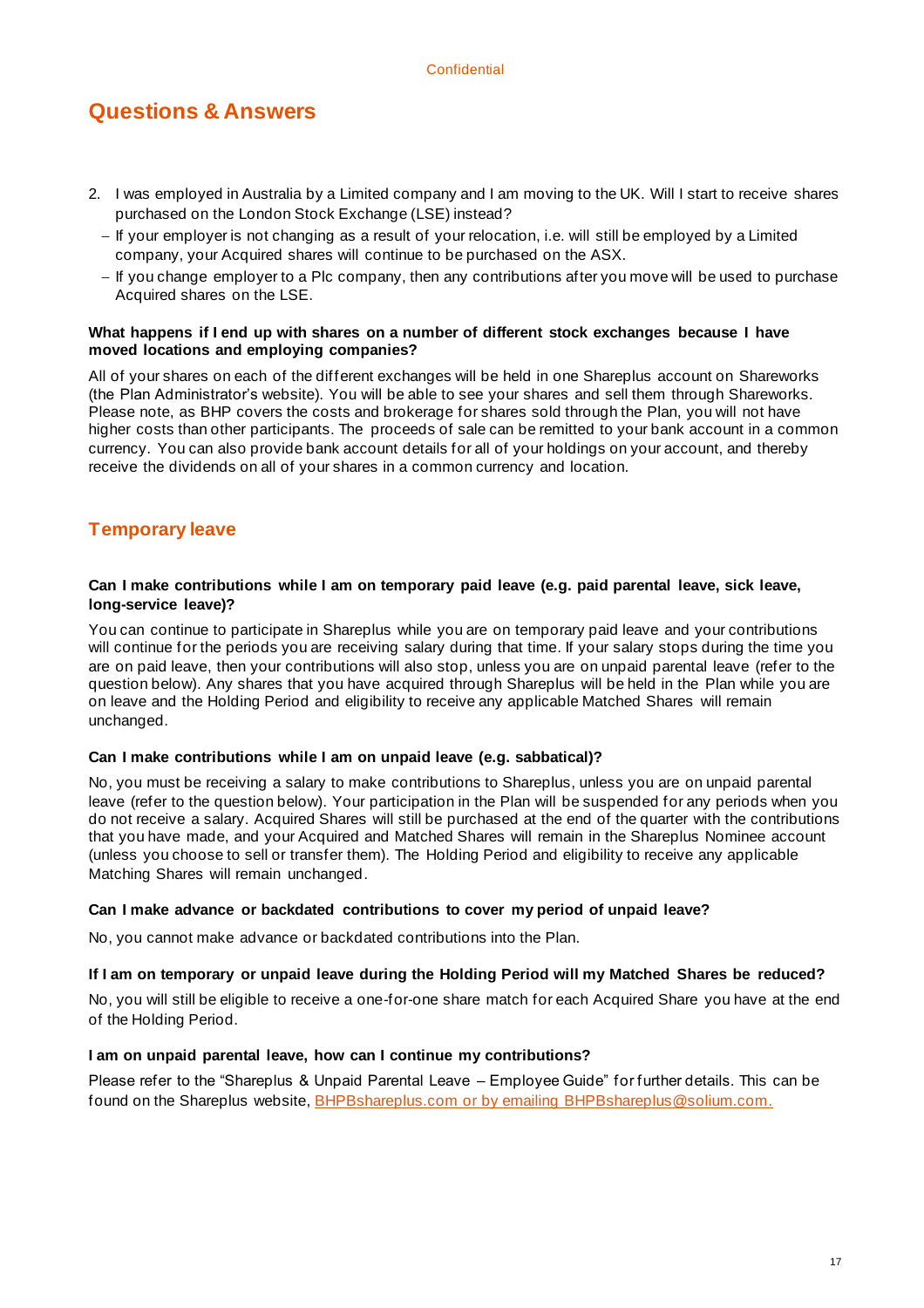## **Leaving BHP**

## **I am leaving BHP. Will I still be able to participate in the Plan when I leave?**

No. You will not be able to continue to participate in Shareplus when you leave BHP, and will cease to be a participant of any existing plans.

## **What happens to my contributions if I leave BHP, or cease making contributions?**

If the Plan Administrator has been notified by your HR/payroll of your departure or withdrawal from the Plan before the next purchase date, no shares will be purchased on your behalf. Your contributions that have not been used to purchase shares will be available in Shareworks for you to withdraw.

## **If I leave before the end of the Holding Period do I lose my right to receive Matched Shares?**

Your eligibility to receive Matched Shares depends on your reason for leaving. The table below sets out the different leaving circumstances and the treatment of shares. Any applicable Matched Shares will be awarded as soon as practicable after you leave BHP. In any other leaving situation the treatment of Matched Shares is at BHP's discretion.

| Reason                                                            | <b>Treatment of Matched Shares or Matched Units</b> |  |  |
|-------------------------------------------------------------------|-----------------------------------------------------|--|--|
| Resignation / Termination / Dismissal for cause or Without Cause* |                                                     |  |  |
| Natural end of fixed term contract within the Holding Period      | No entitlement to any Matched Shares                |  |  |
| Death / Disability / Serious injury / Illness                     |                                                     |  |  |
| Redundancy/Retrenchment/Retirement**                              | Entitlement to 100% Matched Shares                  |  |  |
| <b>Business sale</b>                                              |                                                     |  |  |

*\* 'Without Cause' is defined by legislation in Canada and only applicable to employees employed in Canada.*

*\*\*Includes fixed term contracts ended early by BHP* 

## **Deceased Estates**

In the event a participant dies during the Holding Period, BHP will allocate any applicable Matched Shares as soon as practicable and the Company will make a cash payment into the participant's payroll bank account in lieu of any Acquired Shares or Matched Shares received. BHP will sell both the Acquired Shares and Matched Shares to assist with the funding of the cash payment. The value of the cash payment will be the value of the participant's Acquired Shares, Matched Shares and conditional rights to receive Matched Shares (that the participant becomes entitled to on cessation of their employment) using the price of BHP shares on the date of death or price achieved from the sale of the underlying Acquired Shares and Matched Shares, whichever is greater, less any taxes required to be withheld on sale or through payroll.

## **What happens to my shares when I leave? What are my obligations?**

Your HR/payroll will formally notify the Plan Administrator each month of participants who have ceased employment including the reason for departure. To ensure that you continue to receive all future communications about your Shareplus entitlements and any residual contribution balances, it is your responsibility to update the Plan Administrator with your personal contact (email address), contact number and banking details online in your Shareworks account (accessible via BHPBshareplus.com).

On leaving BHP, your shares will remain in the Plan for a period of six months and you will receive a notification from Shareworks outlining leaver information for your Acquired Shares and any Matched Shares. During this six month period (or any other period as determined by BHP) you can access your shares to either sell them using the online sale facility, or you can transfer them to your own issuer sponsored shareholder account. If you take no action, at the end of the six month period (or any other period as determined by BHP), your shares will be automatically transferred out of Shareworks to an ordinary shareholder account in your name (or similar arrangement depending on the stock exchange) on the relevant stock exchange share registry.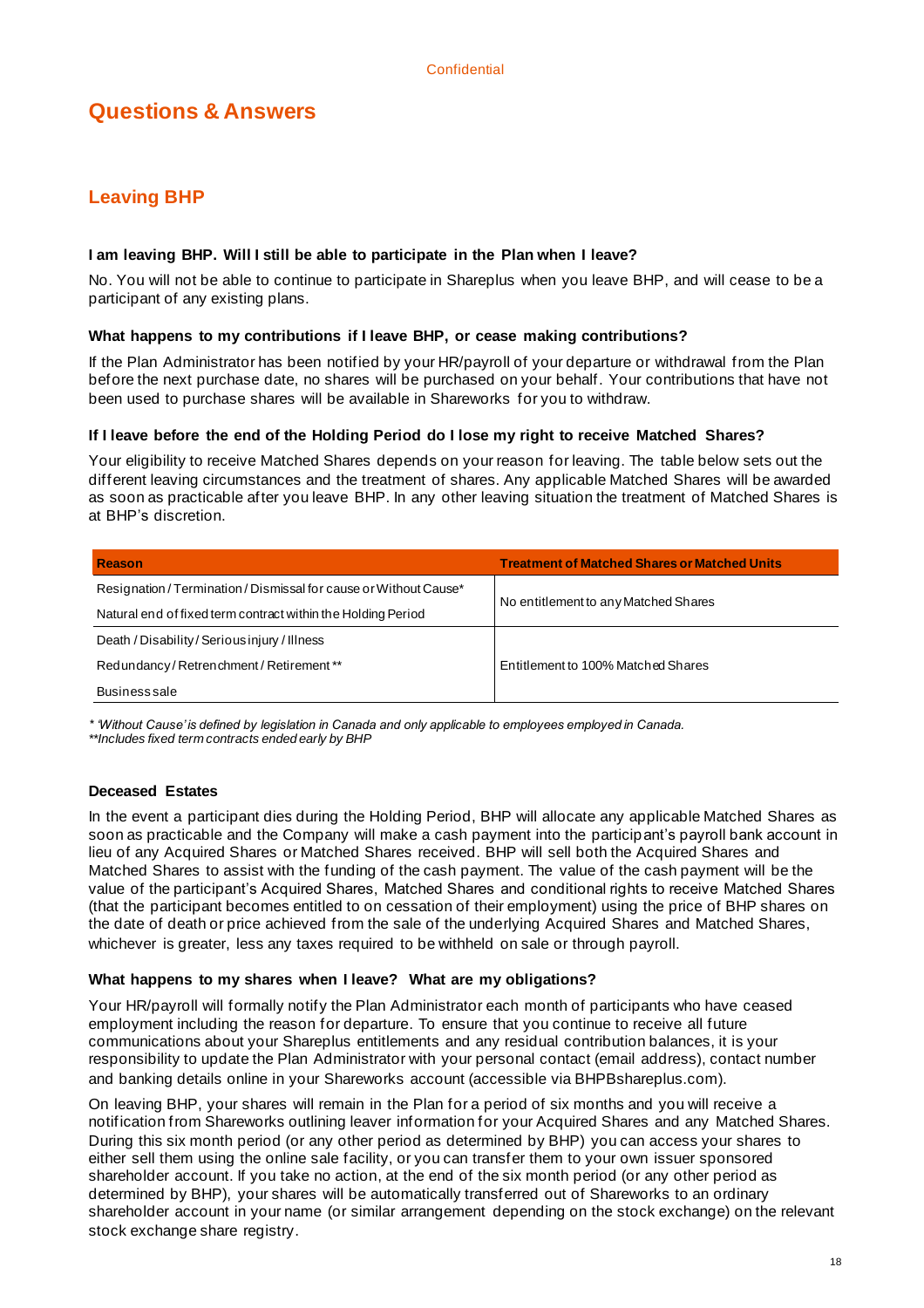## **I am resigning from BHP. Do I lose my Acquired Shares and will I lose my right to receive Matched Shares?**

You do not lose your Acquired Shares. However, you will lose your right to receive Matched Shares when you leave.

#### **I am retiring from BHP. What happens to my Acquired Shares and will I receive Matched Shares?**

You do not lose your Acquired Shares and you will be entitled to receive any applicable Matched Shares when you retire. Please note, if you are entitled to receive an allocation of Matched Shares when departing BHP, this may trigger a mandatory tax withholding or social security liability in your location/country. If this occurs, the Plan Administrator will be authorized to withhold or sell a sufficient number of Matched Shares to cover your taxes and transfer the remaining balance of shares to your Shareworks account. Refer to the Matched Shares Q&A for further information.

## <span id="page-18-0"></span>**Becoming a Shareholder and receiving Dividends**

#### **What are dividends?**

A dividend is the distribution of part of a company's net profit, made to shareholders as a reward for investing in the company. Shareholders need to be recorded as owning shares at a date set by the company (the Record Date) in order to receive dividends.

#### **When are dividends paid?**

BHP currently pays dividends twice a year, with Record Dates in March and September.

## **How are dividends paid?**

To receive a dividend payment directly you must ensure your bank account details are recorded in your Shareworks portfolio. Please visit BHPBshareplus.com to access your portfolio.

Participants who are located in Australia, the United States or the United Kingdom will receive dividends directly into their bank account and must have their bank account details recorded in Shareworks. If you are not located in these countires or do not have a bank account in either Australia, the United States or the United Kingdom, your dividends will be paid to you via your payroll. Please note, you can also receive all of your dividends in one bank account even if they are on different stock exchanges (refer to the Relocating employees Q&A for further information).

## **Does BHP offer a Dividend Reinvestment Plan?**

BHP offers a Dividend Reinvestment Program (DRP) for Shareplus participants located in Australia and the UK. Due to the terms and conditions of the DRP, Shareplus participants in other countries, as well as employees with Vested Share Accounts, are ineligible to participate in DRP and will continue to receive a cash dividend. Relevant DRP documentation for both Limited and Plc plans can be accessed on the BHP website at https://www.bhp.com/investor-centre/shareholder-information/dividends.

The following exceptions apply for Shareplus:

- − Eligible Shareplus participants can elect only to fully participate in the DRP. Partial participation is not permitted.
- − DRP in both Plc and Limited plans are restricted to employees located in Australia and the UK.
- − Shareplus Acquired and Vested Matched shares are eligible to participate.

## **Share Prices and Independent Advice**

The market share price for BHP shares is available at any time via the internet at **[www.BHP.com](file:///C:/Users/telfh/Desktop/Enrolment/2018/Comms/Documents%20for%20Translation/2.%20Participant%20Guide/www.BHP.com)** or on the BHP Digital Workspace. Alternatively, participants may request such information from the Plan Adminis trator via email BHPBShareplus@solium.com and that information will be provided to a participant within a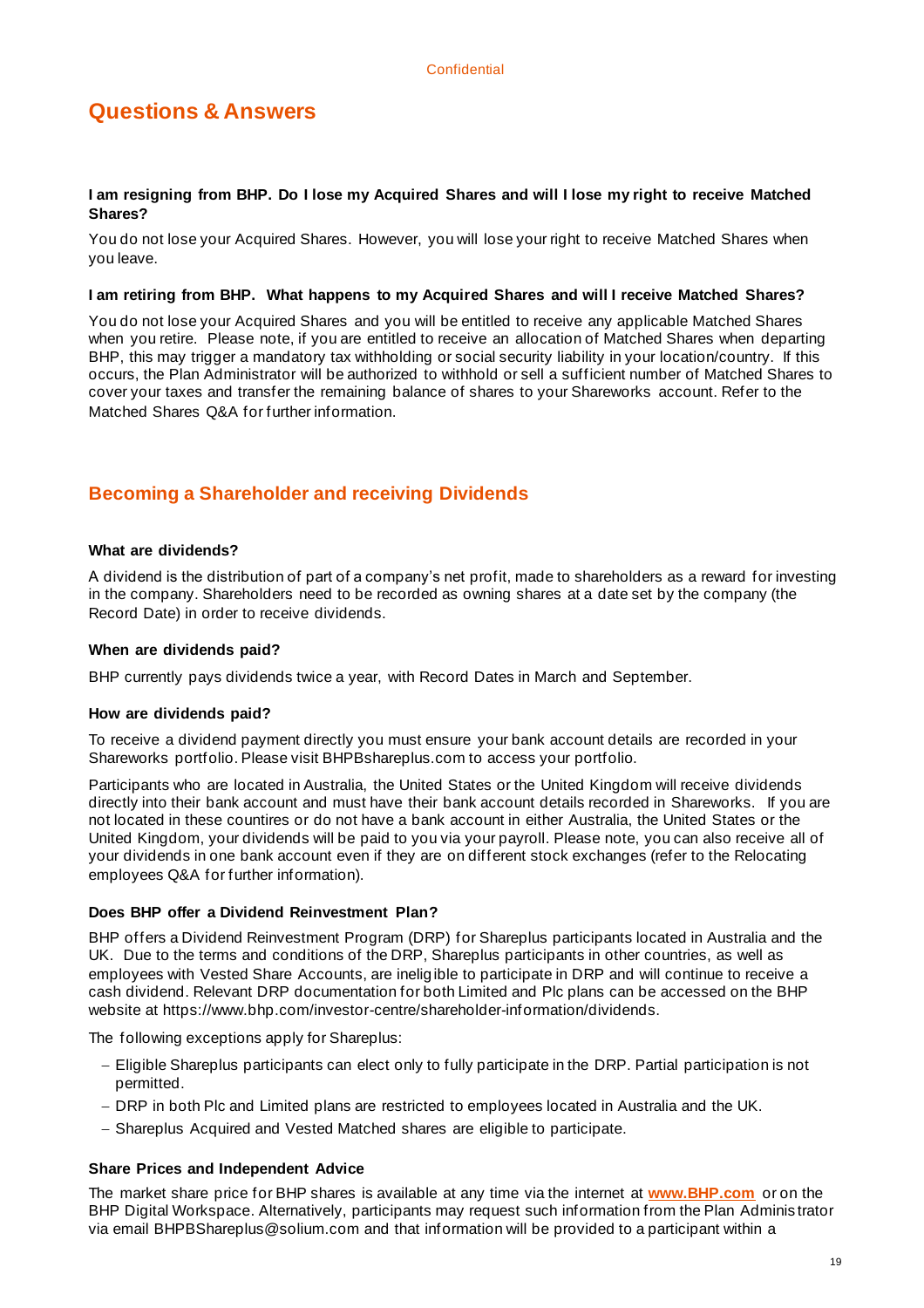reasonable time of any such request. The advice contained in the Shareplus offer documents provided to employees in relation to their potential participation in the Plan contains general advice only and employees should consider obtaining their own independent financial and tax advice from an independent person appropriately licensed by relevant organisations to provide such advice.

## **Financial Services Guide**

As the Plan Administrator may provide financial services in relation to Shareplus, they may be required to give you a Financial Services Guide (**FSG**) setting out the particulars relevant to those financial services. The FSG can be provided to BHP as your agent to receive the FSG in a manner agreed by the agent. If you participate in Shareplus, you are deemed to appoint BHP as your agent to receive the FSG (and any updates). The FSG has been provided to BHP and is accessible via the Shareplus website [www.bhpbshareplus.com.](http://www.bhpbshareplus.com/)

## <span id="page-19-0"></span>**Plan Administrator (Shareworks) contact details**

## **What if I have further questions about Shareplus?**

Please speak to your HR Manager or HR Business Partner if you have any other questions. You can also send an email with your query to the Plan Administrator a[t BHPBShareplus@solium.com](mailto:BHPBShareplus@solium.com) or call them using the Telephone numbers below.

## **I have lost my Shareworks Account number, Username or password. Where can I get this information or how can I reset my password?**

You are able to obtain your Shareworks Account number or Username by selecting the 'Forgot your account number?' link on the Shareworks login page and provide your registered email address and the Plan Administrator will resend your account number or username to you.

If you have forgotten your password, you can select the 'Forgot your password?' link on the Shareworks login page and enter your Account Number/Username and your Last Name to retrieve your password.

If you do not have access to a computer, please contact the Plan Administrator by calling:

- − Toll Free Australia 1 800 260 907 (10am 4pm AEST)
- − Toll Free United Kingdom 0800 086 8051 (8:30am 4:30pm GMT)
- − Toll Free Singapore 800 852 3046 (10am 4pm SGT)
- − Toll Free Chile 800 914 119 (9am 5.30pm CLT)
- − Toll Free Malaysia 1800 813 773 (8am 2pm MYT)
- − Toll Free North America 1 844 776 1597 (6am 6pm MST)
- − International 1 403 515 3956 (6am 6pm MST) and 1 403 515 3909 (after 6pm MST)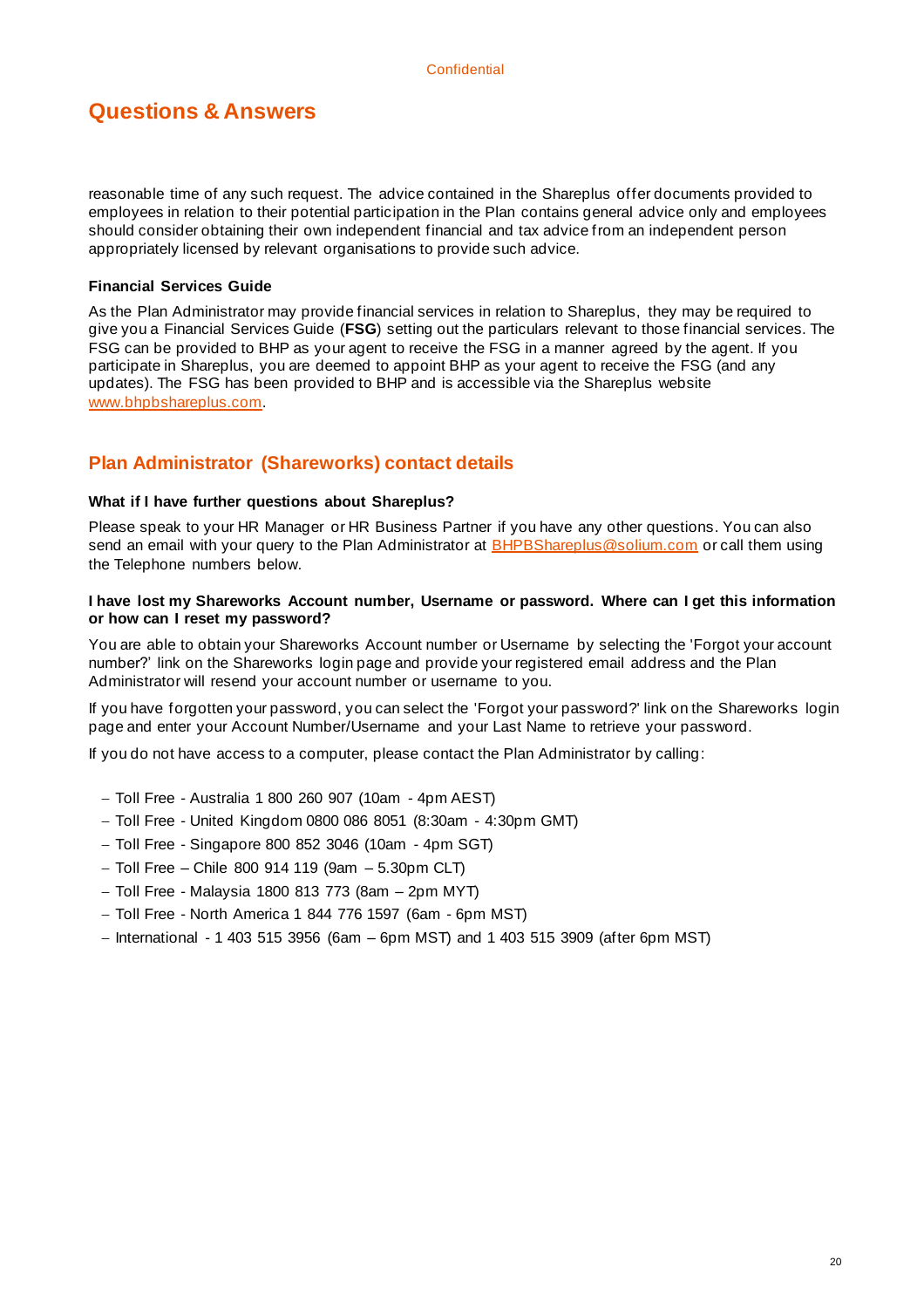## <span id="page-20-0"></span>**Shareplus 2021 – new joiner example**

The following example provides an overview of the Shareplus events that apply for new employees joining Shareplus in April 2021\*.

| <b>Event</b>                                                                                                                                                                                                                                                                                                                                                           | <b>Timing</b>                                  |  |                  |                  |
|------------------------------------------------------------------------------------------------------------------------------------------------------------------------------------------------------------------------------------------------------------------------------------------------------------------------------------------------------------------------|------------------------------------------------|--|------------------|------------------|
| You enrol in Shareplus and have the opportunity<br>to contribute after-tax salary up to the maximum<br>contribution amount for 2021**                                                                                                                                                                                                                                  | April 2021                                     |  |                  |                  |
| The Plan Administrator sends email confirmation<br>of your successful enrolment and contribution<br>amount for Shareplus 2021. Your Shareworks<br>account will be activated.                                                                                                                                                                                           | May 2021                                       |  |                  |                  |
| Your first contribution is deducted from your after-<br>tax salary                                                                                                                                                                                                                                                                                                     | June 2021                                      |  |                  |                  |
| Your first contribution will be viewable online via<br>your Shareworks account                                                                                                                                                                                                                                                                                         | Mid-July 2021                                  |  |                  |                  |
| Contributions will continue and Acquired Shares<br>will be purchased as follows:                                                                                                                                                                                                                                                                                       | Q <sub>1</sub><br>Q2                           |  | Q <sub>3</sub>   | Q <sub>4</sub>   |
| Contributions from your salary                                                                                                                                                                                                                                                                                                                                         | Jun, Jul, Aug<br>Sep, Oct,<br>Nov              |  | Dec, Jan,<br>Feb | Mar, Apr,<br>May |
| Acquired Shares purchased                                                                                                                                                                                                                                                                                                                                              | End Sept<br>End Dec<br>2021<br>2021            |  | End Mar<br>2022  | End Jun<br>2022  |
| <b>Acquired Shares in Shareworks</b>                                                                                                                                                                                                                                                                                                                                   | <b>Mid Oct 2021</b><br>Mid Jan<br>2022<br>2022 |  | Mid Apr          | Mid Jul 2022     |
| Your Acquired Shares are held in trust, and you<br>hold entitlements to vote and receive any<br>dividends declared by BHP. You can choose to<br>sell your Acquired Shares at any time but if you<br>do you will lose the rights to any Matched<br>Shares.                                                                                                              | Until April 2024                               |  |                  |                  |
| You are automatically re-enrolled in Shareplus<br>2022, unless you choose to withdraw from the<br>Plan**                                                                                                                                                                                                                                                               | April 2022                                     |  |                  |                  |
| If you are still holding the Acquired Shares in<br>April 2024, you will receive Matched Shares. If<br>you are located in a country where BHP has an<br>obligation to withhold tax on the Matched Shares<br>income, then a sufficient number of shares will be<br>withheld in order to cover this obligation and BHP<br>will pay the tax to the relevant tax authority. | April 2024                                     |  |                  |                  |
| You can then choose to hold the Acquired and<br>the Matched Shares, or to sell or transfer them at<br>any time                                                                                                                                                                                                                                                         | Ongoing                                        |  |                  |                  |

<sup>\*</sup> This calendar of events is intended as a general guide only. It will be different if certain other events happen such as yo u leaving BHP, or if the allocation of Matched Shares is delayed due to a Prohibited Period. Further details on what happens in such circumstances are included in this Participant Guide.

<sup>\*\*</sup> If you wish to be enrolled at the maximum limit each year, please ensure to choose to authorise this via the online enrolment process. In some years the maximum limit may be less than the preceding year such that your contributions will decrease.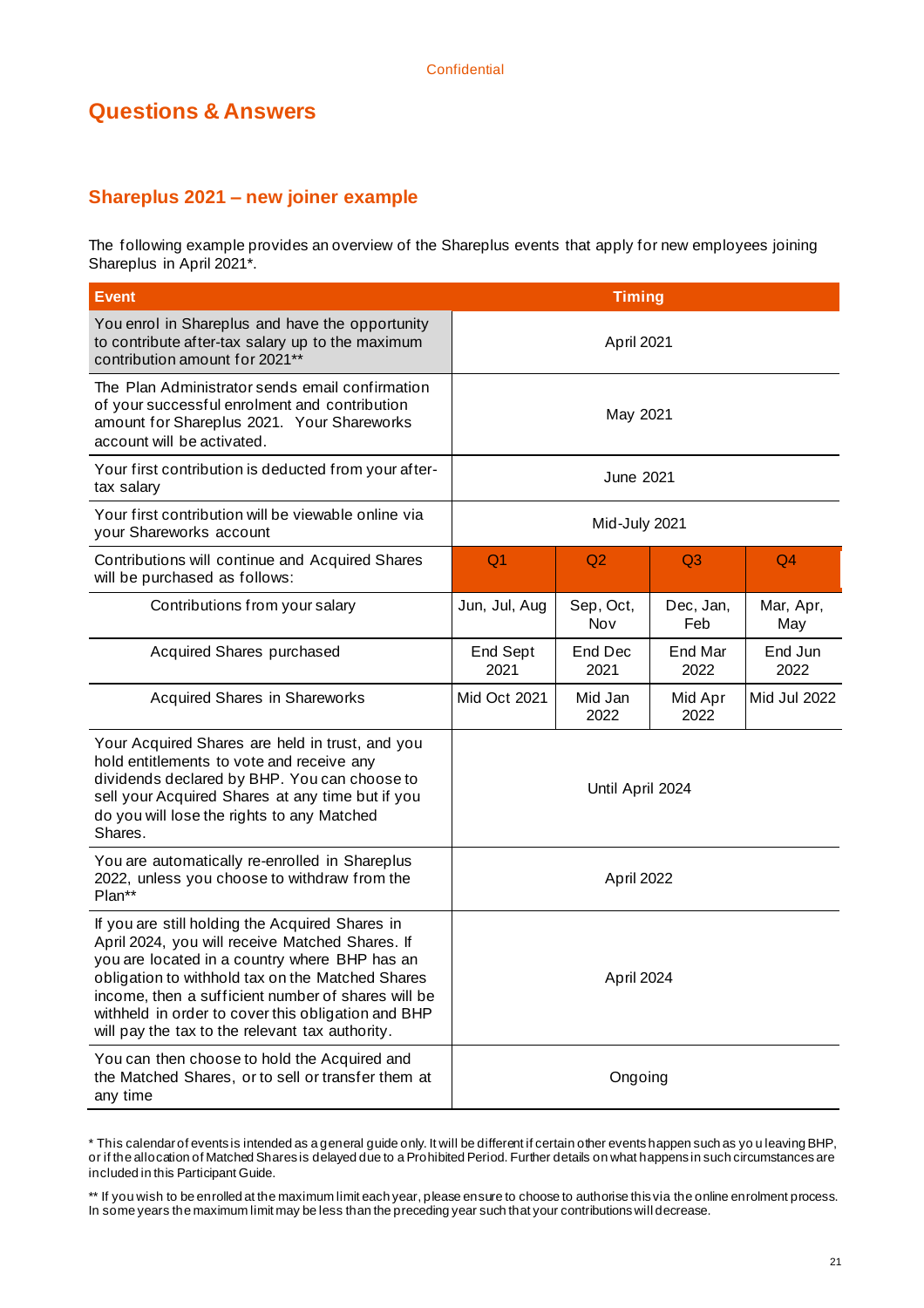## <span id="page-21-0"></span>**Shareplus 2021 – re-enrolment example**

The following example provides an overview of the main Shareplus events for an employee who participated in Shareplus 2020 and rolled over in April 2021\*.

| <b>What happens?</b>                                                                                                                                                                                                                                                                                                                             |                                                       |                 |                  |                  |  |  |
|--------------------------------------------------------------------------------------------------------------------------------------------------------------------------------------------------------------------------------------------------------------------------------------------------------------------------------------------------|-------------------------------------------------------|-----------------|------------------|------------------|--|--|
| You are automatically re-enrolled in Shareplus 2021<br>at your current Shareplus 2020 contribution rate**                                                                                                                                                                                                                                        | April 2021                                            |                 |                  |                  |  |  |
| You have the opportunity to amend your Shareplus<br>2021 enrolment, including the opportunity to change<br>your contribution up to the Shareplus 2021<br>maximum amount for your country**                                                                                                                                                       | April 2021                                            |                 |                  |                  |  |  |
| Your Shareplus 2021 enrolment details are<br>confirmed by the Plan Administrator                                                                                                                                                                                                                                                                 | May 2021                                              |                 |                  |                  |  |  |
| Your first contribution is deducted from your after-<br>tax salary                                                                                                                                                                                                                                                                               | June 2021                                             |                 |                  |                  |  |  |
| Your first contribution will be viewable online in<br>Shareworks                                                                                                                                                                                                                                                                                 | Mid-July 2021                                         |                 |                  |                  |  |  |
| Contributions will continue and shares will be<br>purchased as follows:                                                                                                                                                                                                                                                                          | Q <sub>1</sub>                                        | Q2              | Q <sub>3</sub>   | Q <sub>4</sub>   |  |  |
| Contributions from your salary                                                                                                                                                                                                                                                                                                                   | Sep, Oct,<br>Jun, Jul,<br>Nov<br>Aug                  |                 | Dec, Jan,<br>Feb | Mar, Apr,<br>May |  |  |
| Acquired Shares purchased                                                                                                                                                                                                                                                                                                                        | End Sept<br>2021                                      | End Dec<br>2021 | End Mar<br>2022  | End Jun<br>2022  |  |  |
| Acquired Shares viewable in Shareworks                                                                                                                                                                                                                                                                                                           | Mid Jan<br>Mid Oct<br>Mid Apr<br>2021<br>2022<br>2022 |                 |                  | Mid Jul<br>2022  |  |  |
| Your Acquired Shares are held in trust, and hold<br>entitlements to vote and receive any dividends<br>declared by BHP. You can choose to sell at any<br>time but if you do you will lose the rights to any<br><b>Matched Shares</b>                                                                                                              | Until April 2024                                      |                 |                  |                  |  |  |
| You are automatically re-enrolled in Shareplus<br>2022, unless you choose to withdraw**                                                                                                                                                                                                                                                          | April 2022                                            |                 |                  |                  |  |  |
| If you are still holding the Acquired Shares in April<br>2024, you will receive Matched Shares. If you are<br>located in a country where BHP has an obligation to<br>withhold tax on the Matched Shares income, then<br>sufficient shares will be withheld in order to cover<br>this obligation and BHP will pay the tax to the tax<br>authority | April 2024                                            |                 |                  |                  |  |  |
| You can then choose to hold the Acquired and the<br>Matched Shares, or to sell or transfer them at any<br>time                                                                                                                                                                                                                                   | Ongoing                                               |                 |                  |                  |  |  |

<sup>\*</sup> This calendar of events is intended as a general guide only. It will be different if certain other events happen such as you leaving BHP, or if the allocation of Matched Shares is delayed due to a Prohibited Period. Further details on what happens in such circumstances are included in this Participant Guide.

<sup>\*\*</sup> If you wish to be enrolled at the maximum limit each year, please ensure to choose to authorise this via web enrolment. In some years the maximum limit may be less than the preceding year such that your contributions will decrease.